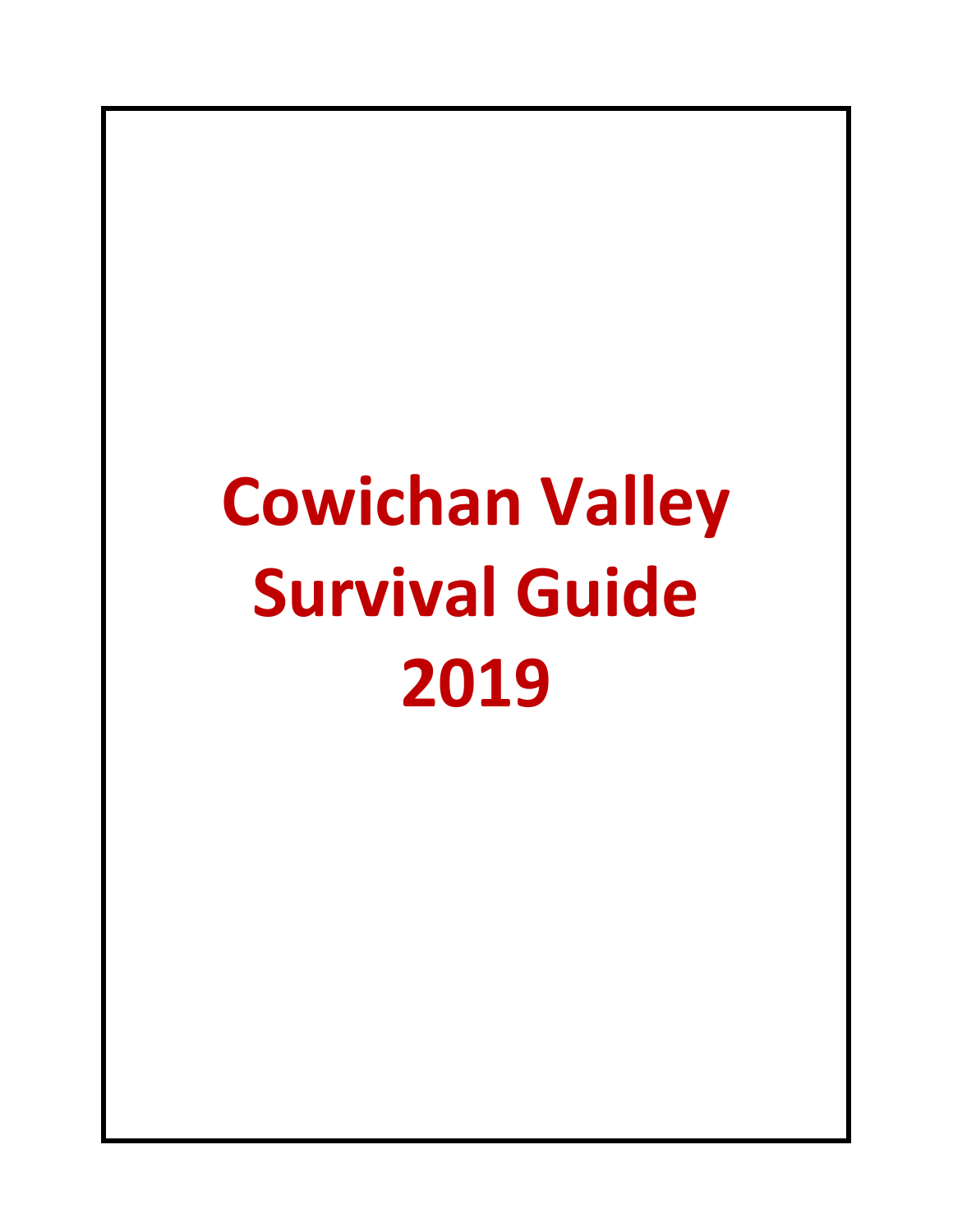### **MEALS**

**Bethel Baptist Church** 463 Ypres Street - Duncan 250.746.7432 Provides breakfast of the  $1<sup>st</sup>$  Saturday of every month from 9-11am

**Cowichan Neighbourhood House**

9806 Willow Street - Chemainus 250.246.3203 Lunch served Monday – Thursday  $12:30 - 2:30$ , Friday  $11:30 - 2:30$ 

**Cowichan Lake Community Services**

121 Point Ideal Road - Lake Cowichan Free bread usually available Mondays (but not always)

**Cowichan Tribes** – Outreach Lunch 5574 River Road - Duncan 2<sup>nd</sup> Thursday of every month 11am-1pm

**Cowichan Valley Basket Society** 5810 Garden Street - Duncan 250.746.1566 Soup kitchen Monday-Saturday 10am-4pm. Closed the Thursday after PWD/SA cheques each month

**Duncan Christian Reform Church** 930 Trunk Road - Duncan 250.748.2122 Provides dinner on the last Saturday of every month, doors open at 5pm

**Duncan United Church** 246 Ingram Street - Duncan 250.746.6043 Provides dinner 3<sup>nd</sup> Sunday of every month, doors open at 5pm

**House of Friendship Breakfast Program – First Nations only** 

5462 Trans-Canada Hwy - Duncan 250.748.2242 Breakfast served Monday – Friday 6-9am

**Hulhetun Health** Food for the Soul **Ladysmith Table Community Dinner**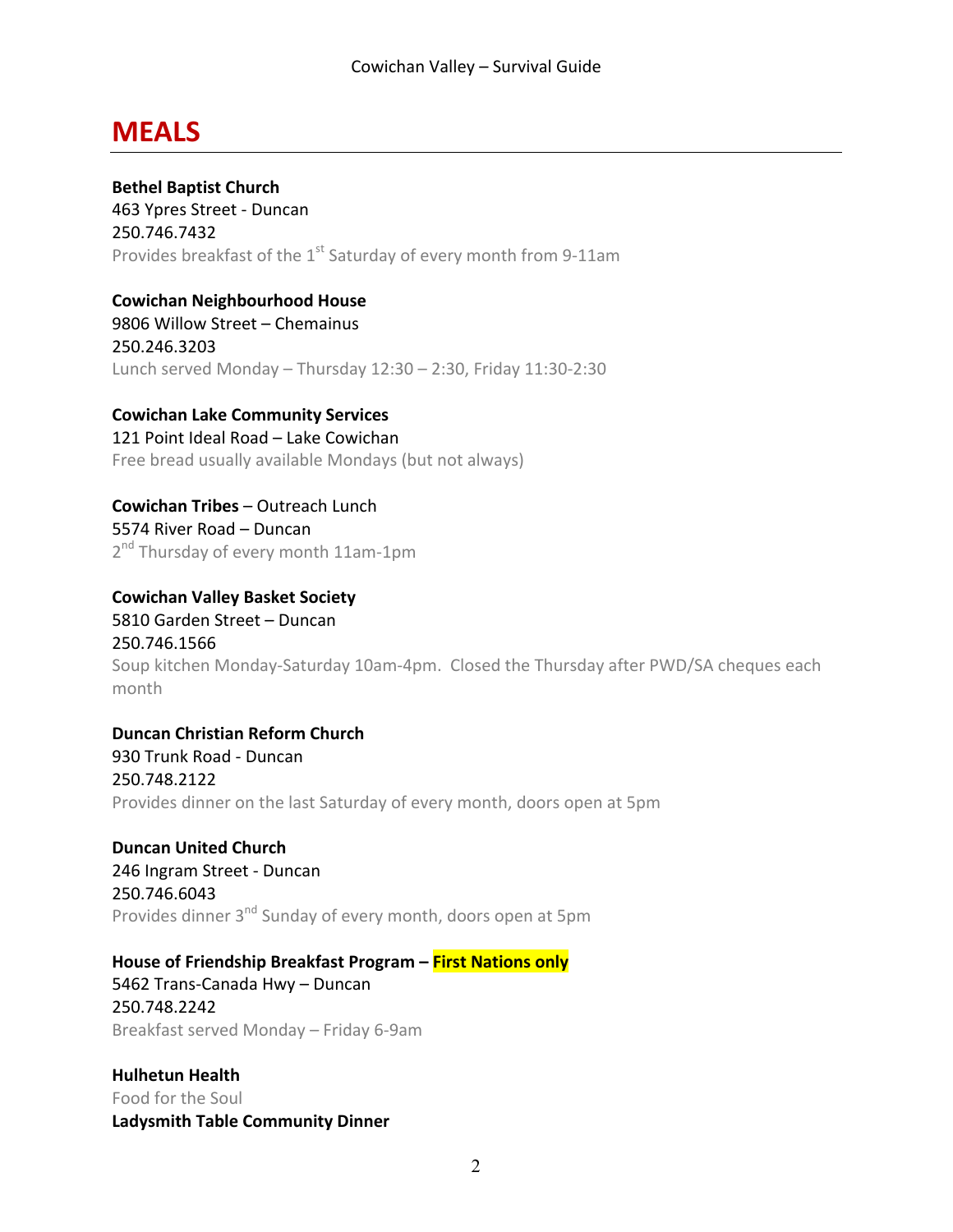314 Buller Street – Ladysmith Provides dinner on the  $3^{rd}$  Friday of every month

#### **LRCA Soup Kitchen @ Bethel Church** 1149-4<sup>th</sup> Avenue (side bottom door) – Ladysmith

Provides a hot meal Tuesday and Thursday 2-4pm

**Meals on the Ground** 246 Ingram Street United - Duncan Meals are Mon, Wed, Fri at 5:00pm

#### **Open Door (Youth ages 12-24 only)**

371 Festubert Street - Duncan 250.732.2395 Coffee & muffins on Tuesdays and Thursdays between 8am-12pm.

### **Sunday Sandwiches**

51 Trunk Road – Duncan Serve lunch every Sunday from 1-2pm

#### **Warmland Shelter** 2579 Lewis Street – Duncan 250.715.1132

Provides breakfast and dinner to shelter clients, 7 days a week. Serves lunch on the days that the Cowichan Valley Food Basket is closed (day after cheque day and statutory holidays). BBQ every  $2^{nd}$  Sunday of the month at noon hosted by the Knights of Columbus.

#### **Women's Night Shelters** 2003 University Way - Duncan 250.466.9492 Provide breakfast and dinner to shelter clients, 7 days a week.

### **SHELTERS**

#### Ladysmith Cold Weather Shelter **(Nov-Mar only)**

631- 1st Avenue - Ladysmith

250.246.7941 (6pm-7am) 250.245.3079 (other hours)

7 days a week, 6pm-7am

10-bed shelter, six men's and 4 women's - first come first serve. Hot meal between 7-8pm and 6-6:45am). Laundry and shower available on first come first serve basis until 10pm.

### **Warmland House Shelter**

2579 Lewis Street - Duncan 250.715.1132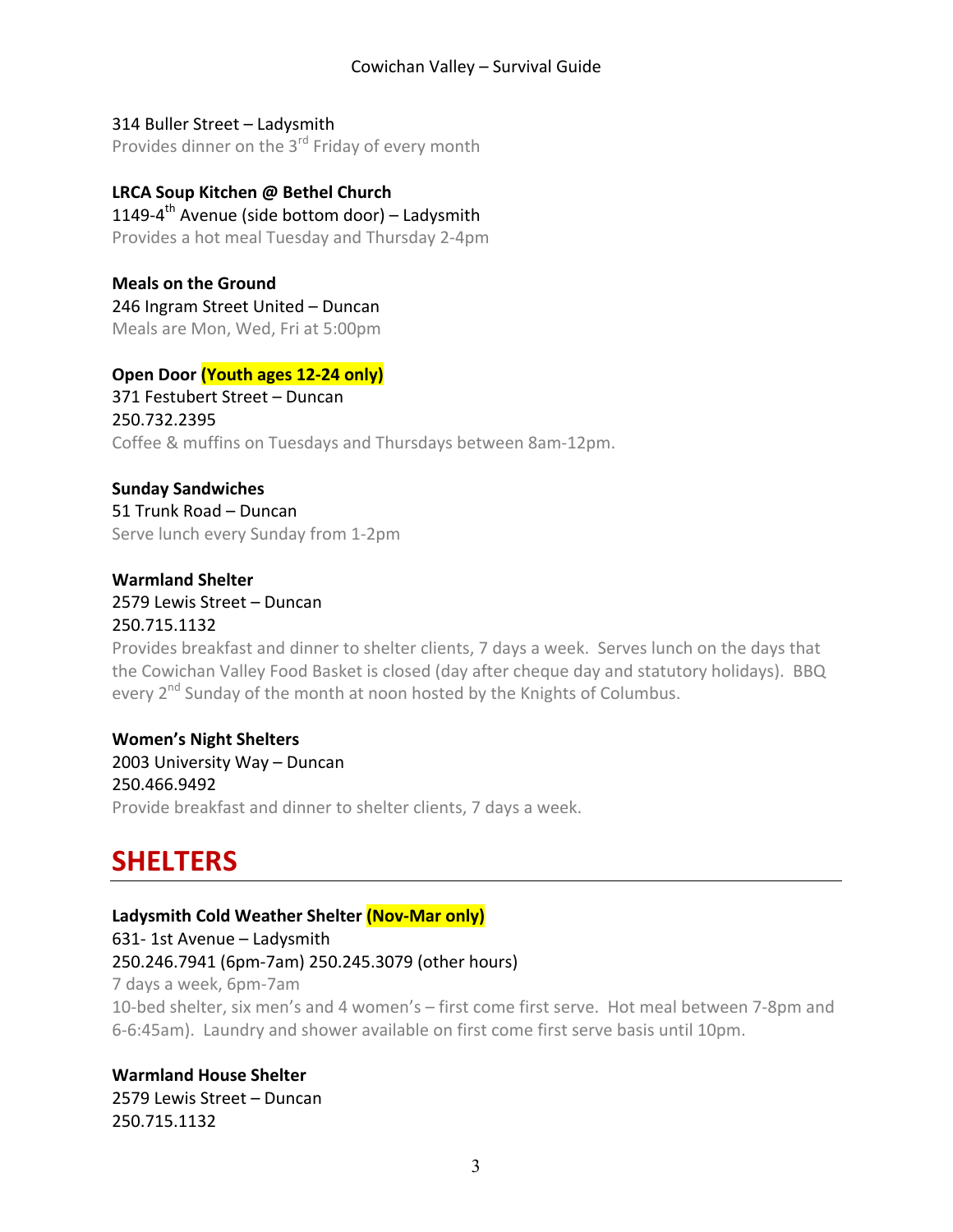Two-point sign-up – first thing in the morning before leaving and then again at 5pm on a first come first serve basis. If you don't make the list, you are guaranteed a bed the next night. 19+, Co-ed

#### **Women's Night Shelter** 2003 University Way - Duncan 250.466.9492

15 bed women's shelter. You can call or text to be put on the wait list or show up any time after 5:30pm. If you stay the night you are automatically pencilled in for the following night. Beds are held until 6:30pm and then it becomes first come first serve.

# **HARM REDUCTION RESOURCES**

#### **I.D.A. – Island Pharmacy**

138 South Shore Road – Lake Cowichan 250.749.3141 Monday – Friday 9am-6pm, Saturday 9:30am-5pm

#### **Ladysmith Community Health Centre**

1111-4<sup>th</sup> Avenue – Ladysmith 250.739.5777 Monday - Friday 7:30am-3:30pm, Saturday 8-11am

#### **Margaret Moss Health Unit**

675 Canada Ave – Duncan 250.709.3050 Monday – Friday 8:30am-4:30pm

#### **Overdose Prevention Site** 221 Trunk Road – Duncan 250.597.7779 7 days a week 1-7pm

#### **Ts'ewulhtun Health Centre**

5768 Allenby Road - Duncan 250.746.6184 Monday – Friday 8:30am-4:30pm \* Prescriptions for nasal naloxone provided to people with Status Card

#### **NARSF Mobile Outreach**

#### Toll Free 1.844.482.4239 or text 250.510.3637

Free and confidential safer sex and drug use supplies, HIV testing, overdose prevention and harm reduction supplies.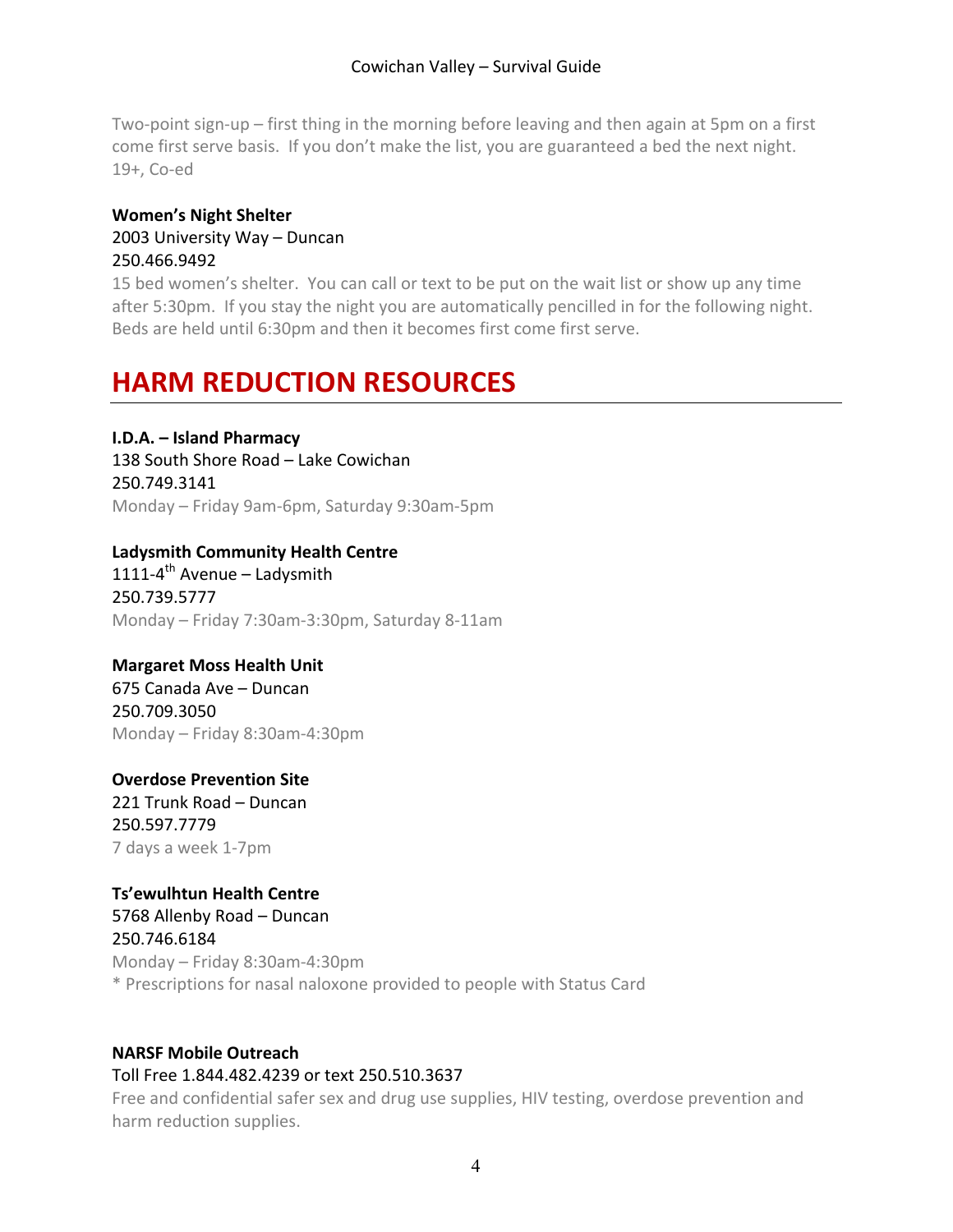Cowichan Lake, Cowichan - Tuesdays 1-8pm Ladysmith – Friday 2-9:30pm and Saturday 6-9pm

**Warmland House Shelter** 2579 Lewis Street – Duncan 250.715.1132 7 days all hours except between 1-7pm when the OPS is open

# **OVERDOSE PREVENTION SITES**

**Overdose Prevention Site (OPS)** 221 Trunk Road - Duncan Entrance on Ypres Street 250.597.7779 Consumption booths, post-use areas, naloxone kits, education & support 1-7pm 7 days a week

# **NEEDLE DISPOSAL BOXES**

Meade Creek Recycling Drop-off Depot 8855 Youbou Road Peerless Road Recycling Drop-off Depot 10830 Peerless Road

Evans Park Ball Field 6257 Somenos Road

Sherman Road Soccer Park 3272 Sherman Road

Canada Avenue Public Restroom 100 Block Canada Avenue (Train Station)

Mental Health & Substance Use 3088 Gibbins Road

Centennial Park 325 First Street

Ts'ewulhtun Health Centre 5768 Allenby Road

Rotary Park 545 Al Wilson Grove Heiwa Park Canada Avenue (beside CO-OP gas station)

Margaret Moss Health Unit 675 Canada Avenue

Cowichan Valley Basket Society 5810 Garden Street

Cowichan Aquatic Centre 2653 James Street

Warmland House 2579 Lewis Street

McAdam Park 820 Wharncliffe Road

Duncan Public Works Yard 1091 Marchmont Road

Somenos Creek Dog Park 2355 Beverly Street

Kin Park 5801 Alderlea Street

### **SUBSTANCE USE SERVICES & SUPPORT**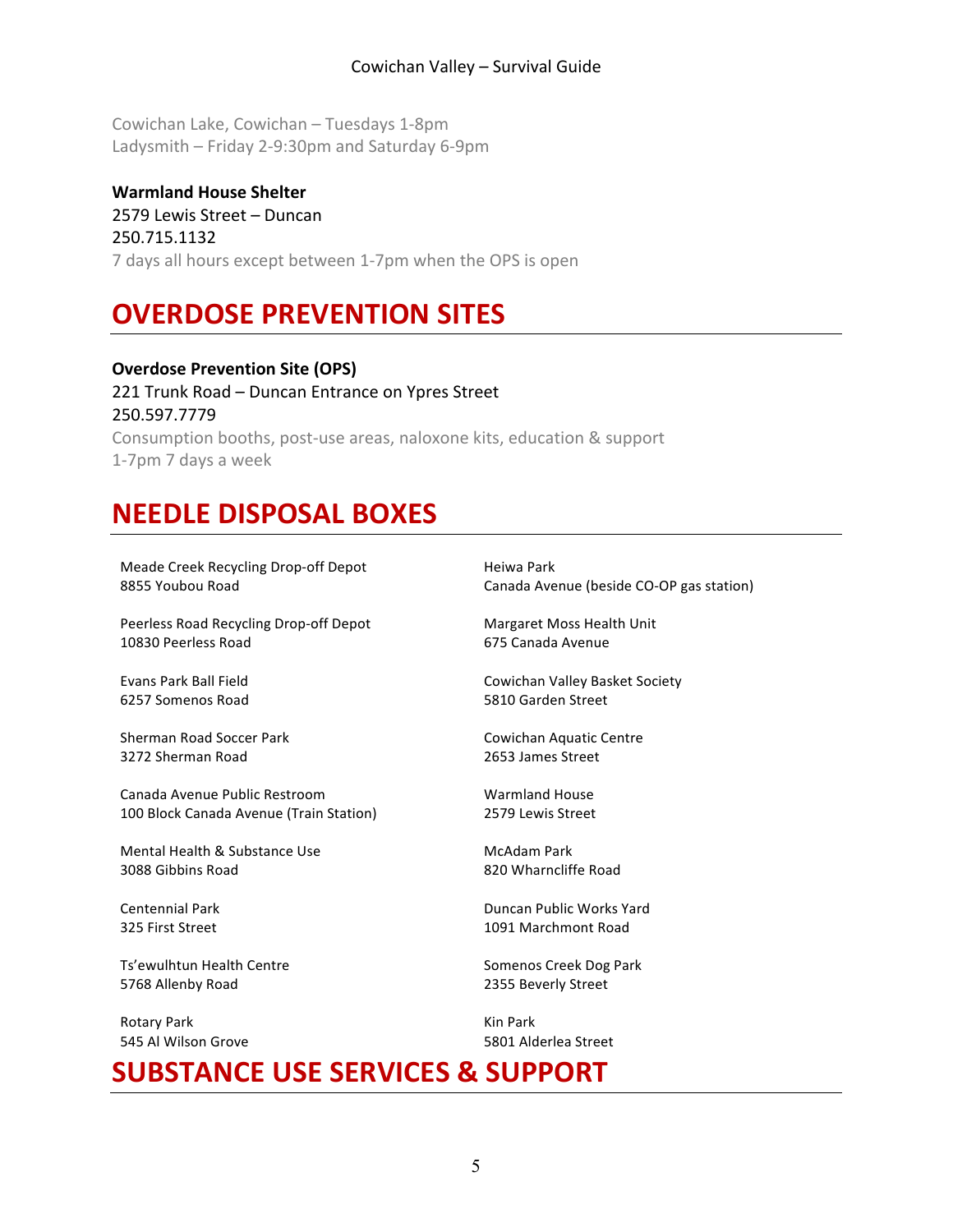#### **Alcoholics Anonymous**

Cowichan Station 2375 Koksilah Rd @ The Hub - Thurs

Duncan 201-107 Evans Street Alano Club - every day 3045 Gibbons Rd @ CDH Lecture Room - Tues 246 Ingram St @ United Church - Wed/Fri/Sat 1839 T'zouhalem Rd @ New Life Baptist Church - Thurs

Ladysmith 630-2<sup>nd</sup> Ave @ Resource Centre - Mon/Wed/Sat 232 High St. @ The First United Church - Tues/Thurs/Fri 1644 MacMillan Rd @ Cedar Heritage Centre - Thurs/Sat

Lake Cowichan 121 Point Ideal Rd. @ Cowichan Lake Community Services - Mon, 55 Coronation Rd @Senior's Centre - Thurs

Chemainus 9814 Willow St @ United Church - Wed/Sun

Crofton 1507 Joan Ave @ Senior's Centre - Tues

Cobble Hill 3141 Cameron-Taggart Rd @ The Shack – Mon/Thurs/Fri 3565 Watson Ave @ Cobble Hill Youth Hall - Wed

Mill Bay 2744 Lashburn Rd @ Malahat Lodge - Tues

#### **Al-Anon**

A group for people who are worried about someone with a drinking problem. Al-Anon members come to understand problem drinking as a family illness that affects everyone in the family. By listening to Al-Anon members speak at Al-Anon meetings, you can hear how they came to understand their own role in this family illness. This insight put them in a better position to play a positive role in the family's future.

Duncan 246 Ingram St @ United Church - Mon, Wed, Fri

Ladysmith 630-2<sup>nd</sup> Ave @ Resource Centre – Tuesday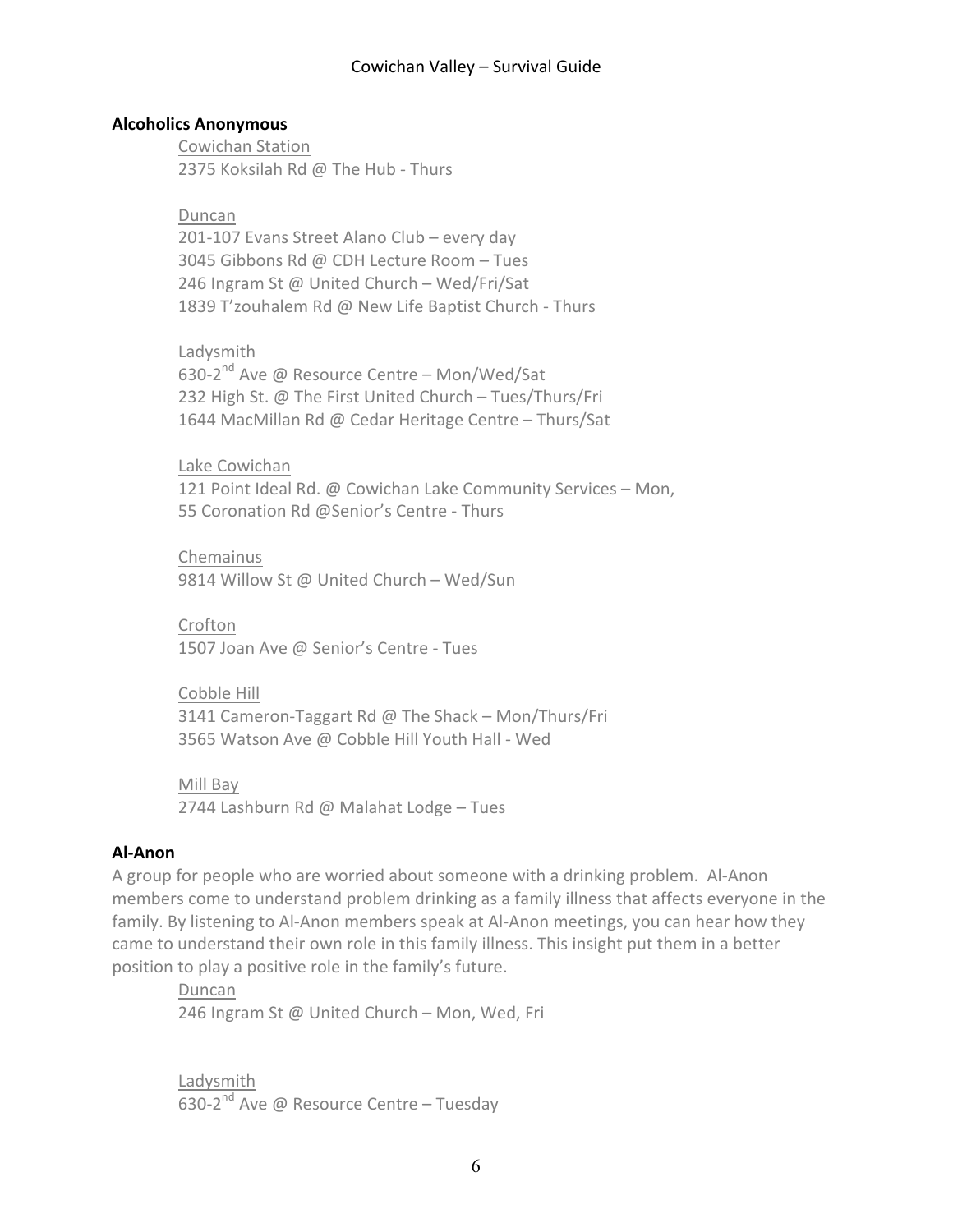Shawnigan Lake 985 Shawinigan-Mill Bay Road @ Sylvan United Church - Tues

#### **Canada Avenue Clinic – Dr. Fofie**

715 Canada Avenue – Duncan 250.597.1184 Wednesday 8:30am - 2pm

#### **Island Health - Mental Health and Substance Use** 3088 Gibbins Road – Duncan 250.709.3040

Intake provides a timely, single point of entry for all adult Mental Health and Addiction Services in the Cowichan Valley. Intake staff will connect individuals with the most appropriate service. Referrals can be made by your family doctor.

#### **Narcotics Anonymous**

Duncan: 107 Evans Street Alano Club - Sun/Mon/Wed/Fri/Sat 71 Government Street - Tues/Thurs 2579 Lewis Street - Tues/Thurs

Cobble Hill 3565 Watson Avenue - Thurs

#### **Phoenix Wellness Clinic** #301-5878 York Road – Duncan

Call or Text 604.260.7252

Dr. Harris Monday - Thursday 8-11:30 Dr. Lea Monday & Wednesday 1-3pm, Friday 9am-3pm

#### **Sobering & Assessment Centre**

#### 2579 Lewis Street - Duncan (Warmland House)

A 6-bed program that provides individuals who are under the influence of drugs or alcohol and an opportunity to use laundry and shower facilities, receive a healthy snack and a safe place to sleep within a secure environment that is more suitable than previous alternatives, such as the emergency department or police station. Open 7 days a week, 24 hours daily.

# **PREGNANCY SUPPORT**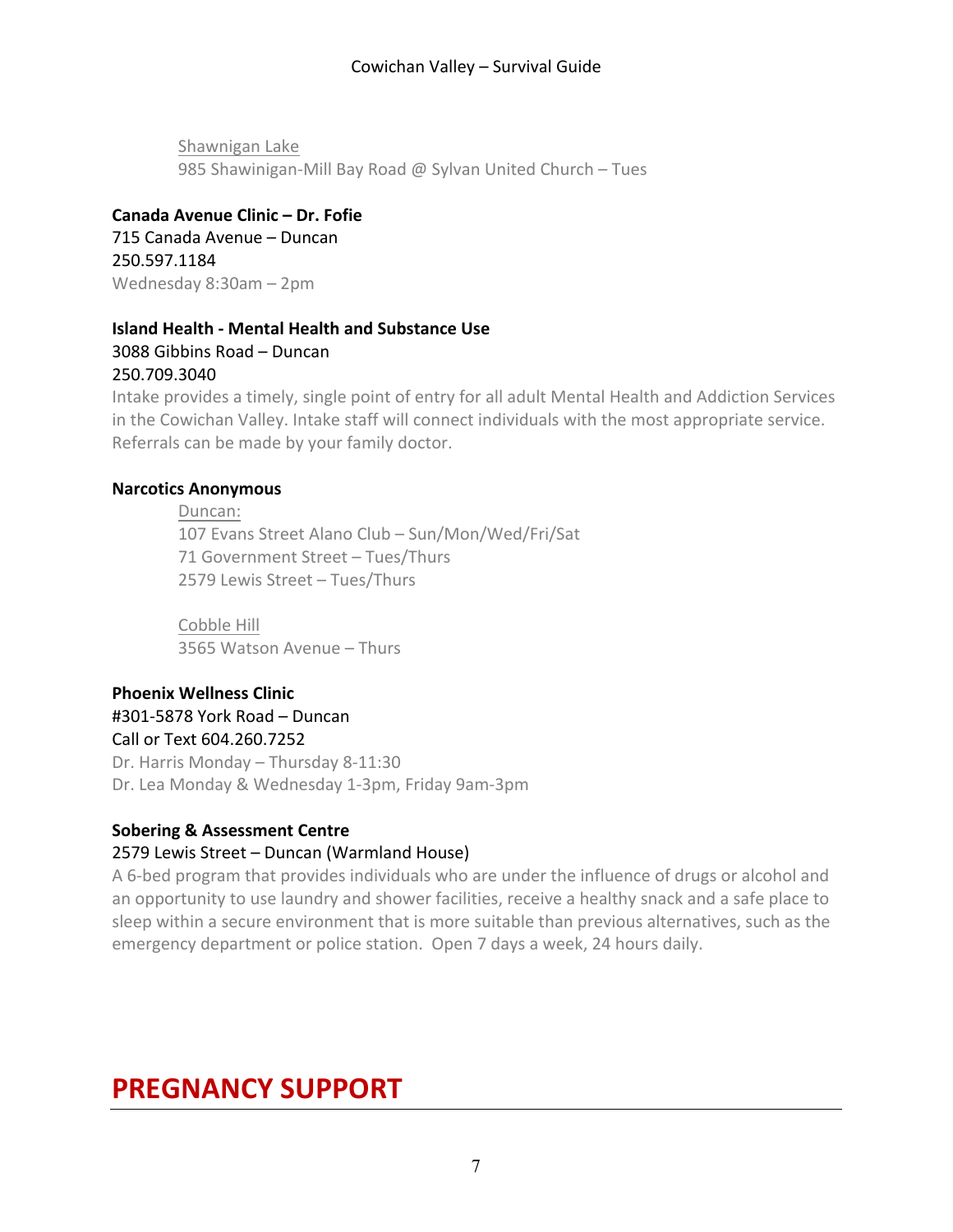#### **Cowichan Maternity Clinic** 3045 Gibbons Rd (Cowichan District Hospital) 250.737.2066

An initiative of the Cowichan Valley Division of Family Practice. It is an important part of our plan to ensure all women in the area have access to good, regular maternity care and that the region has a primary health care system that meets the needs of all of its residents.

The Cowichan Maternity Clinic is staffed by a team of experienced local family physicians, nurses, and caring office staff that has come together to provide comprehensive maternity care in the Cowichan region.

The clinic will provide:

- Complete care for women throughout their pregnancies, births and up to six-weeks post-partum
- Convenient access to other hospital services like labs and ultrasounds
- Help connecting to other services including public health and breastfeeding support
- Pregnancy and parenting related discussions and education
- Opportunities to meet and connect with other expectant parents

#### **Cowichan Midwifery Collective**

#### #100-394 Duncan Street - Duncan 250.748.8088

Midwives recognize birth as a normal physiologic process with a profound impact on all aspects of a parent's life. We know you are trusting us with one of the most important events of your life and therefore we provide a client-centred model of care assessing physical, social and emotional needs.

Midwives work collaboratively with other health care providers including your family doctor for issues not related to pregnancy and with other specialists such as obstetrician and pediatricians if you develop any complications.

#### **House of Friendship**

5462 Trans-Canada Hwy - Duncan 250.748.2242

#### Healthiest Babies Possible Program

- To help you have a healthy baby through nutritional counselling, prenatal education, referrals to other services and one-to-one support
- Meet one-to-one with an Outreach Worker, Nurse, or Dietitian in your home or location of your choice
- Food vouchers and vitamins provided
- **•** Group sessions Thursday 10am-1pm featuring speakers from the community, transportation, childcare, and lunch. Parents and support people are welcome!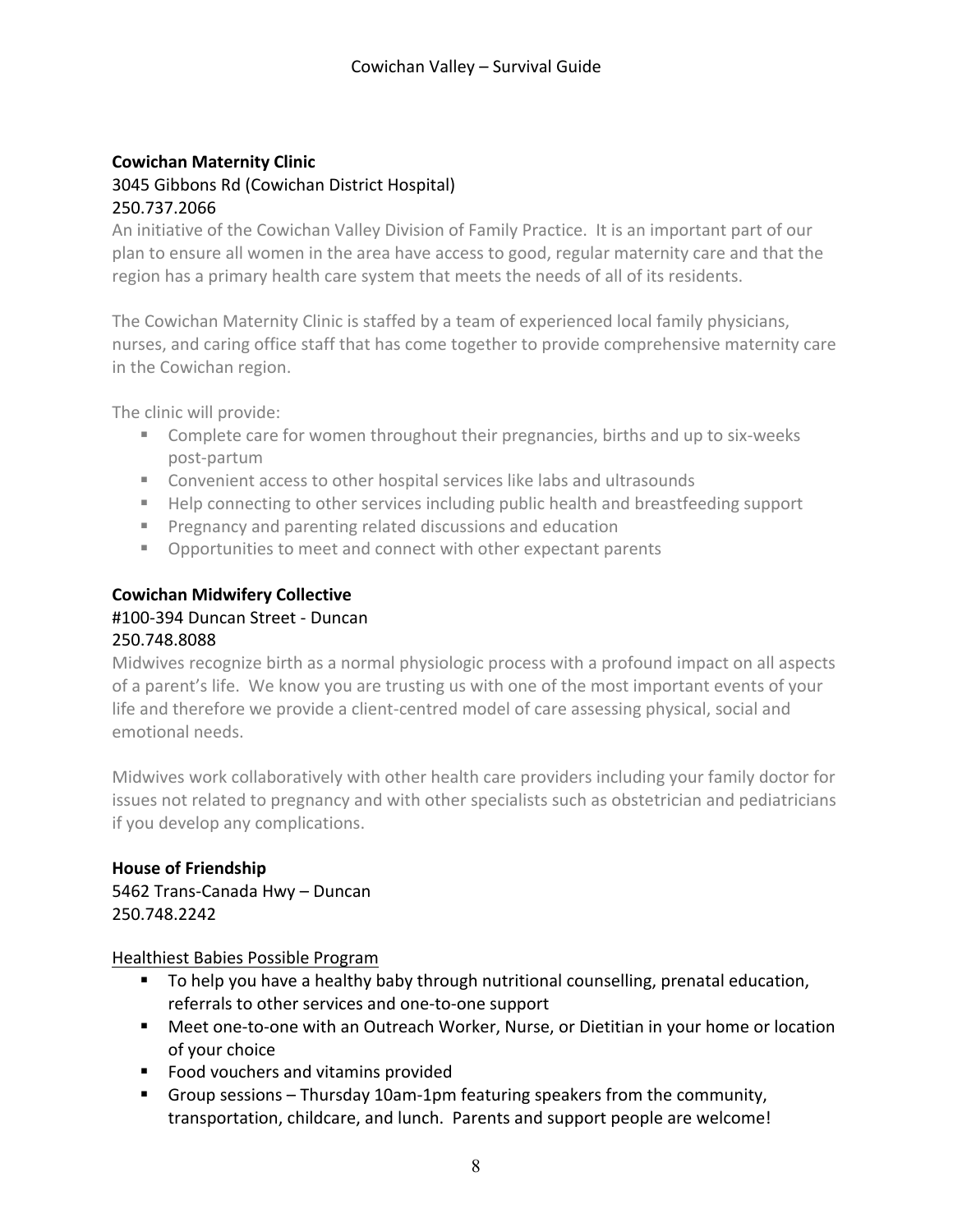#### **Margaret Moss Health Unit** 675 Canada Ave – Duncan 250.709.3050

Island Health Youth Clinic: provide confidential services to clients under 25 years of age that include education, counselling, resources and referrals for: low cost birth control, emergency contraception (Plan B), STI testing and treatment, pregnancy testing and counselling. sexual decision-making and relationships, immunizations.

#### **Matraea Midwives** 170 Craig Street - Duncan 250.746.1999

Your maternity, Matraea's support. Through education, services, classes and trusted resources, Matraea offers guidance from pregnancy, to birth and into motherhood.

# **LGBTQ2S SUPPORT**

#### **Cowichan Valley Youth Services**

554 Trunk Road

#### 250.748.0232

Provides free counselling and various outreach and support services for youth age 13-19 and their families in the Cowichan Valley.

# **TRANSPORTATION**

#### **HandyDart** 1 Kenneth Place – Duncan 250.748.1230 Provides wheelchair friendly transportation throughout the Cowichan Valley. Call first to register for this service.

#### **Freemasons Cancer Car Program 250.668.5585**

Passengers must be undergoing cancer treatment in Victoria and be completely ambulatory to take part in the program. It's preferred that passengers have a family member, neighbour or friend drive them to the van's pick-up places in the area, which are along the Island Highway at Chemainus, Duncan and Mill Bay. Contact the van dispatcher in advance for a ride to and from treatment. The service is free, donations accepted.

**Ladysmith Resource Centre** 630-2 $<sup>nd</sup>$  Avenue – Ladysmith</sup>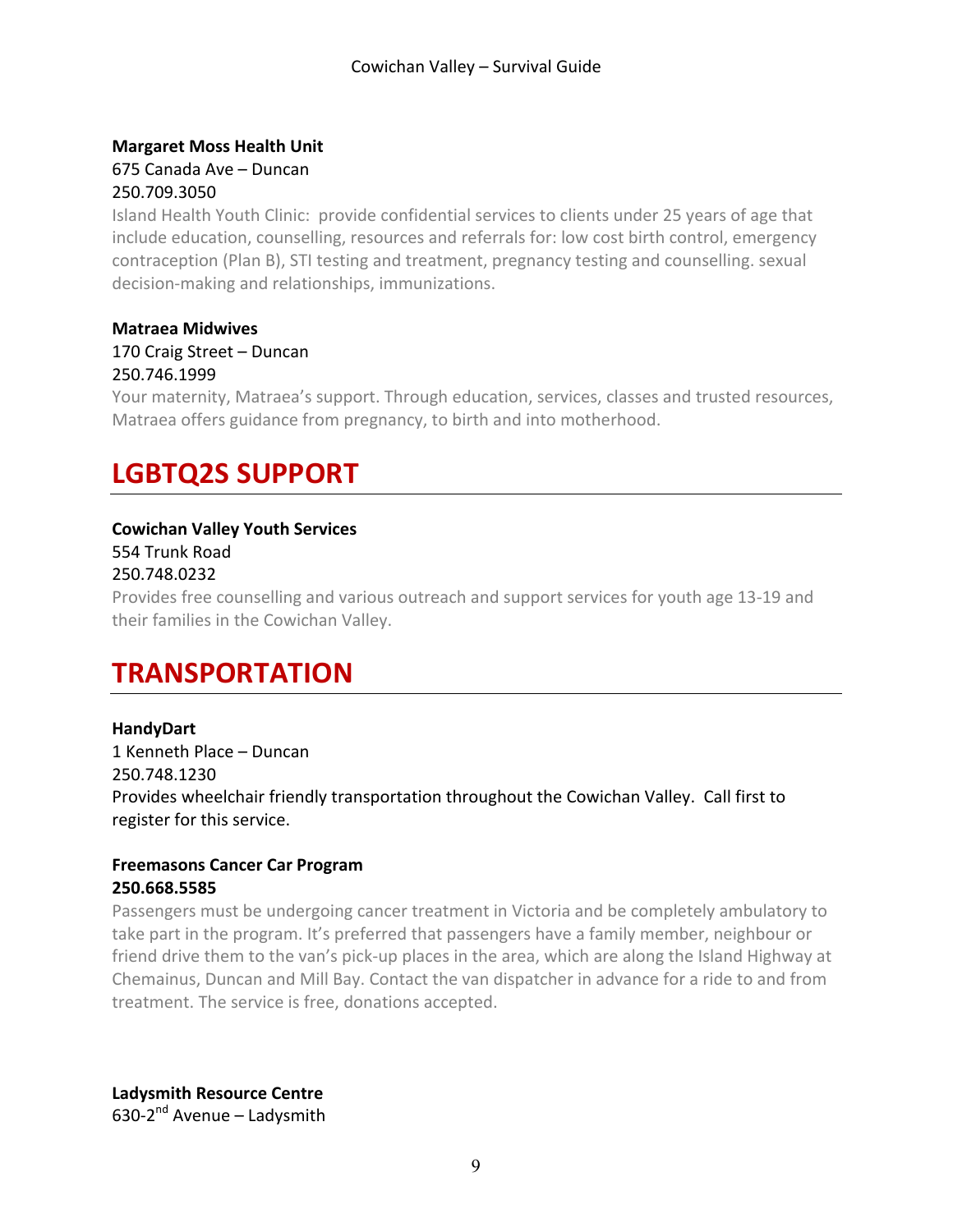250.245.3079 Provides transportation to medical appointments for residents of Ladysmith.

**Supported Transportation "Door-to-Door"** 250.715.6481

**Transportation for Cancer Patients** 250.668.5585

**Wheels for Wellness Society** 1894 Bolt Avenue, Comox 250.338.0196 Offers transportation to medical appointments in Victoria (by donation)

### **FOOD BANKS**

#### **CMS Food Bank Society** 2740 Lashburn Road - Mill Bay

250.743.5242

Provides food hampers for residents of Cobble Hill, Mill Bay, and Shawnigan Lake every Tuesday between 10:00am and 2:00pm. Bread is also available every Tuesday.

#### **Cowichan Valley Basket Society** 5810 Garden Street - Duncan 250.746.1566

Monday – Saturday 10am-4pm, Saturday June – September 10am-2pm Closed Thursday after PWD/SA each month and statutory holidays Monthly hamper distribution – Mon/Wed/Fri 10am-1:30pm (bring BC Care Card) – apply at Cowichan Lake Community Services.

#### **Chemainus Harvest House Food Bank**

9814 Willow Street (basement) - Chemainus Fridays  $11:30$ am  $- 1:00$ pm

1586 Joan Avenue - Crofton Monday 9:30-10:30am

**Ladysmith Resource Centre** 630-2 $<sup>nd</sup>$  Avenue – Ladysmith</sup> 250.245.3079 Tuesdays 9-11:45am

**Lake Cowichan Food Bank** 205 South Shore Road – Lake Cowichan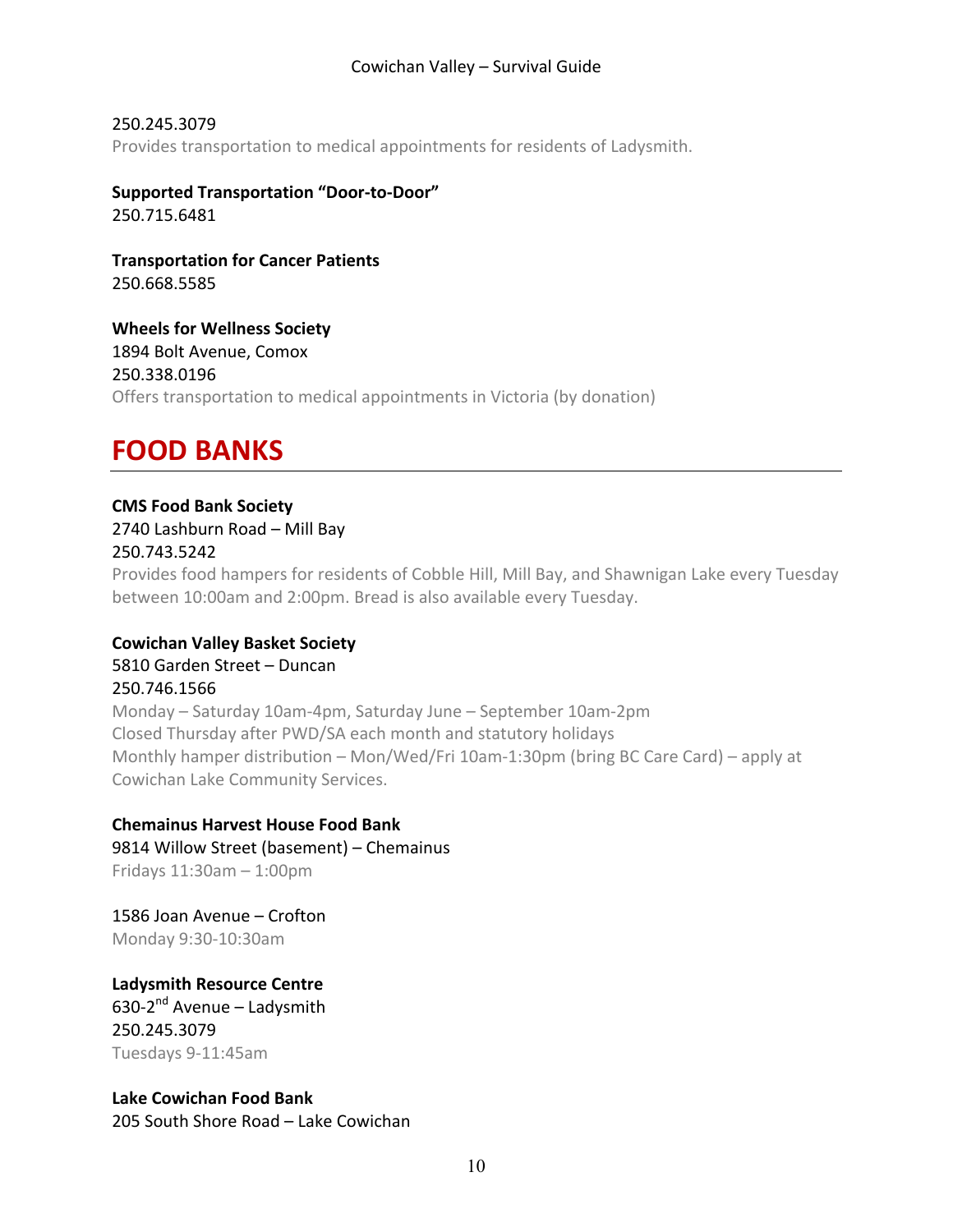#### 250.749.4802

Hands out hampers on the  $2^{nd}$  Wednesday within the Lake Cowichan, Honeymoon Bay, and Youbou region between 1-2pm

### **WASHROOMS**

**Art Mann Park** 5990 Indian Road

**Centennial Park** 325 First Street Dawn to dusk

**Charles Hoey Memorial Park** 130 Canada Avenue - Duncan October – April Monday – Saturday 8am-5pm, Sunday 8am-4pm May – September & December Monday – Saturday 8am-9pm, Sunday 8am-4pm

**Chemainus Ball Fields** Doc Lewis Park - Chemainus 9am-8pm

**Cowichan Aquatic Centre** 2653 James Street - Duncan Monday – Friday 6am – 9:30pm, Saturday 7:30am – 9:30pm, Sunday 11am-6pm

**Cowichan Community Centre**  2687 James Street - Duncan 7 days a week 6:30am-10pm

Cowichan Lake Sports Arena 311 South Shore Road - Lake Cowichan Monday – Friday 9:30-5:30, Saturday – Sunday 9:30-4:30

**Cowichan Neighbourhood House**

9806 Willow Street - Chemainus 250.246.3203 Monday – Wednesday 1-5pm, Thursday & Saturday 7-9pm, Friday 11:30am-5pm and 7-9pm

**Cowichan Sportsplex** 5847 Chesterfield Avenue - Duncan 7 days a week 8am - 9:30pm

**Cowichan Valley Basket Society**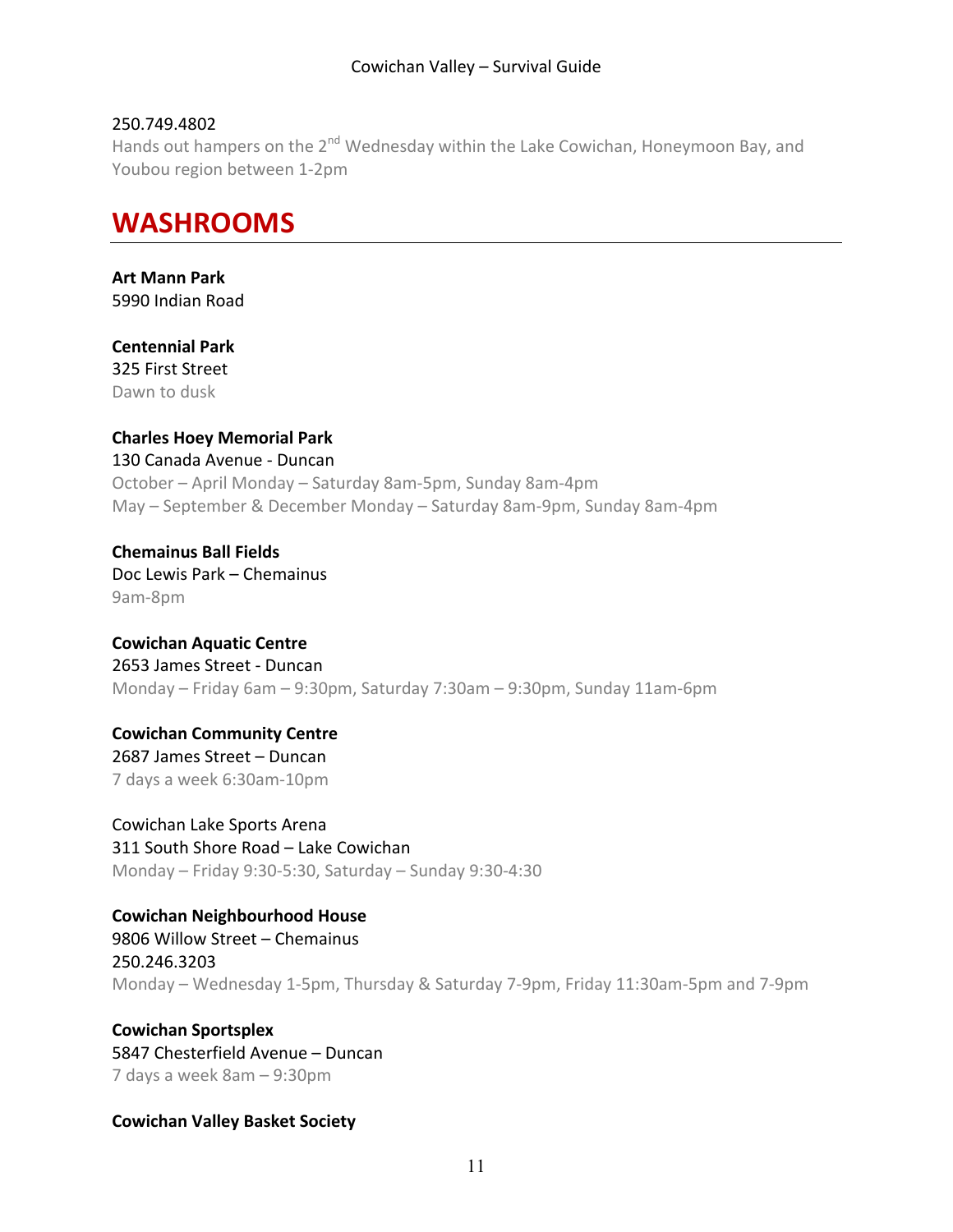5810 Garden Street - Duncan 250.746.1566 Monday – Saturday 10am-4pm, Saturday June – September 10am-2pm. Closed Thursday after PWD/SA each month and statutory holidays

**Crofton Pool** 1668 Robert Street - Crofton

**Duncan United Church** 246 Ingram Street - Duncan 250.746.6043 Monday – Friday 9am-12pm

**Evans Park** 6257 Somenos Road – Duncan 24 hours daily

**Fuller Lake Park** Poplar Road - Chemainus 8am-10pm

**Fuller Lake Arena** 2876 Fuller Lake Road - Chemainus 250.246.3811 Monday – Friday 9am-4pm

**Kinsmen Beach (Chemainus)** Pine Street - Chemainus 8am-11pm daily

**LRCA** 630-2 $<sup>nd</sup>$  Avenue – Ladysmith</sup> Dawn to Dusk

**McAdam Park** 820 Wharncliffe Road - Duncan 8am-10pm

**Transfer Beach** Captain Tristan de Konnick Way - Ladysmith Dawn to Dusk

**Warmland House**  2579 Lewis Street - Duncan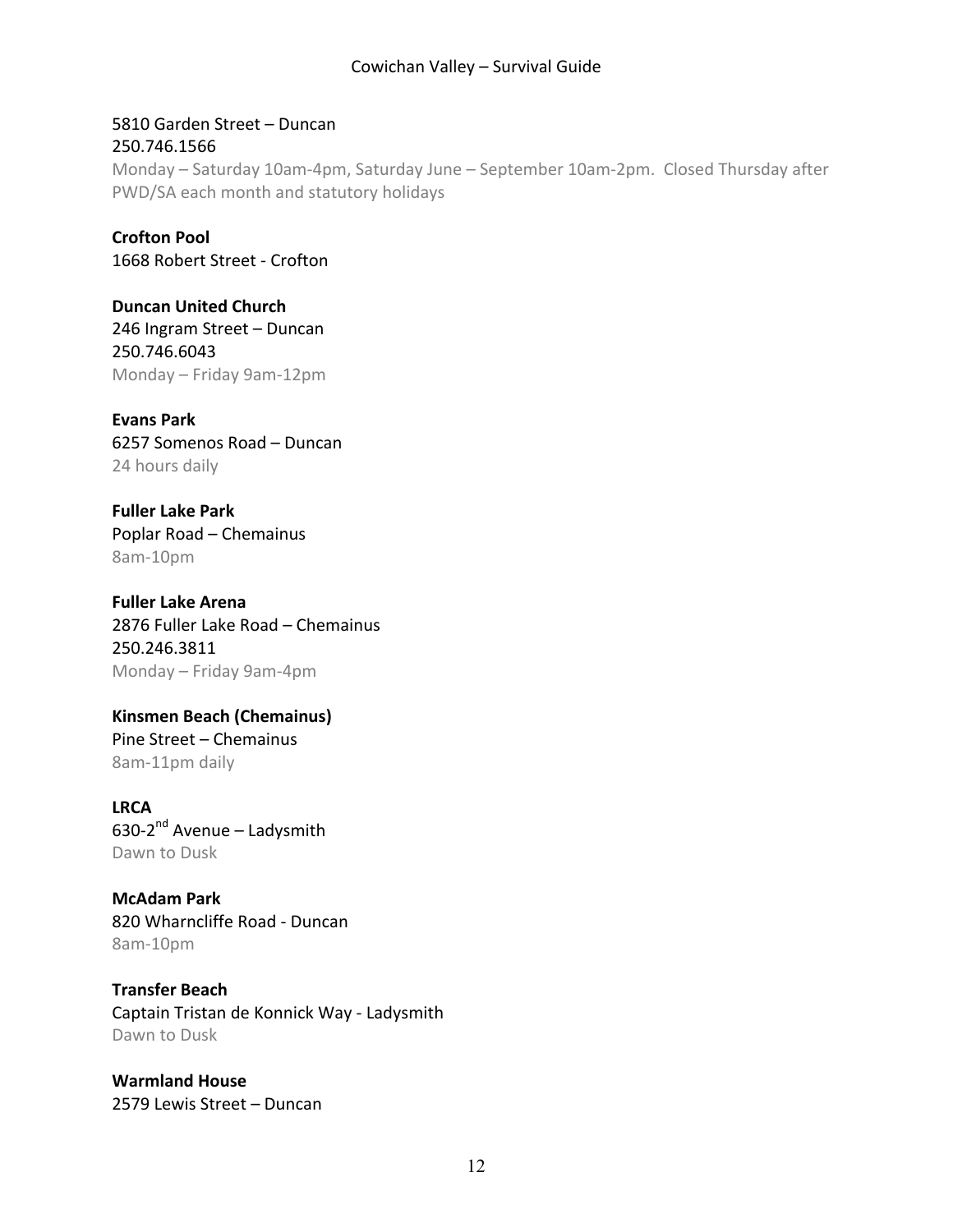**Waterwheel Park** 3828 Croft Street – Chemainus 7am-11pm daily

### **DAY USE STORAGE**

**Warmland House**  2579 Lewis Street - Duncan 250.715.1132 \*Minimal storage available

**Women's Night Shelter** 2003 University Way - Duncan 250.466.9492

# **FOOT CARE**

**Warmland House**  2579 Lewis Street - Duncan Third Tuesday of every month 9am-1pm

**Ts'ewulhtun Health Centre** 5768 Allenby Road - Duncan 250.746.6184

### **EMPLOYMENT**

### **Cowichan Lake Community Services**

250.749.6822 Employment services are available at CLCS through Ethos Career Management.

#### **Cowichan Valley Youth Services – Youth Employment Mentorship Program** 250.748.0232

The Youth Employment Mentorship Program is aimed to help youth (15-30) gain skills and confidence to enter the working world. Through workshops and job coaching we meet you where you are and help you get to where you want to go. The 1st 5 weeks of the 12-week commitment, participants receive paid life/job skills training. The last 7 weeks of the 12-week commitment, participants will continue receiving support in their newly acquired position or continued job search. Employers who hire a YEMP graduate are eligible to claim a wage reimbursement of a minimum of 50% of min. wage(12.65/hour).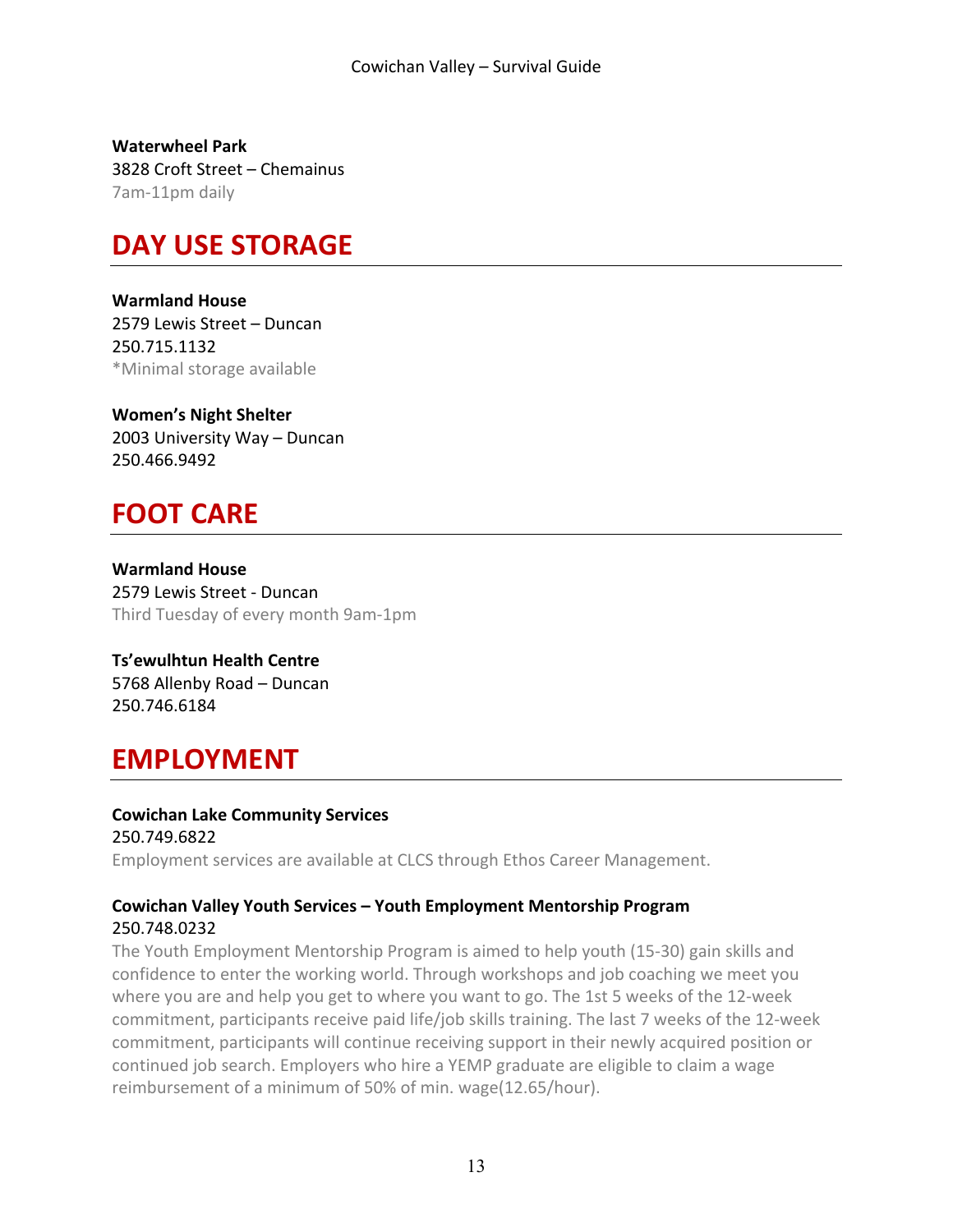#### **Cowichan Women Against Violence – Horizons Pre-Employment Program** 250.748.7000 ext. 113

Horizons provides pre-employment services for women who face barriers to employment related to past experiences of abuse or trauma. The Horizons Pre-Employment Program is part of the Employment Program of British Columbia and is funded by the Government of Canada and the Province of British Columbia.

#### **Cowichan Tribes – Quw'utsun Employment and Training** 5744 Allenby Road 250.715.1022

QET provides Cowichan Tribes members, 15 years and older, with education and training that enhances their employability. Must have a valid SIN, ID, and be seeking full-time employment OR upgrading minimum grade 9 level. QET provides help with upgrading/certificate courses (including tuition, books, supplies), EI Top up, work gear, gas card/buss pass, post-secondary courses, driver's license, employment assisted services.

#### **ETHOS Career Management**

301-80 Station Street - Duncan 250.748.9880 Employment and career programs and corporate HR and small business training.

# **FREE LAUNDRY**

#### **House of Friendship (First Nations Only)**

5462 Trans-Canada Hwy - Duncan 250.748.2242

#### Ladysmith Cold Weather Shelter *(Nov-Mar only)*

631- 1st Avenue - Ladysmith

#### **Open Door (Youth ages 12-24 only)**

371 Festubert Street - Duncan 250.732.2395

**Warmland Shelter** 2579 Lewis Street - Duncan 250.715.1132

**Women's Night Shelters** 2003 University Way - Duncan 250.466.9492

### **HAIR CUTS**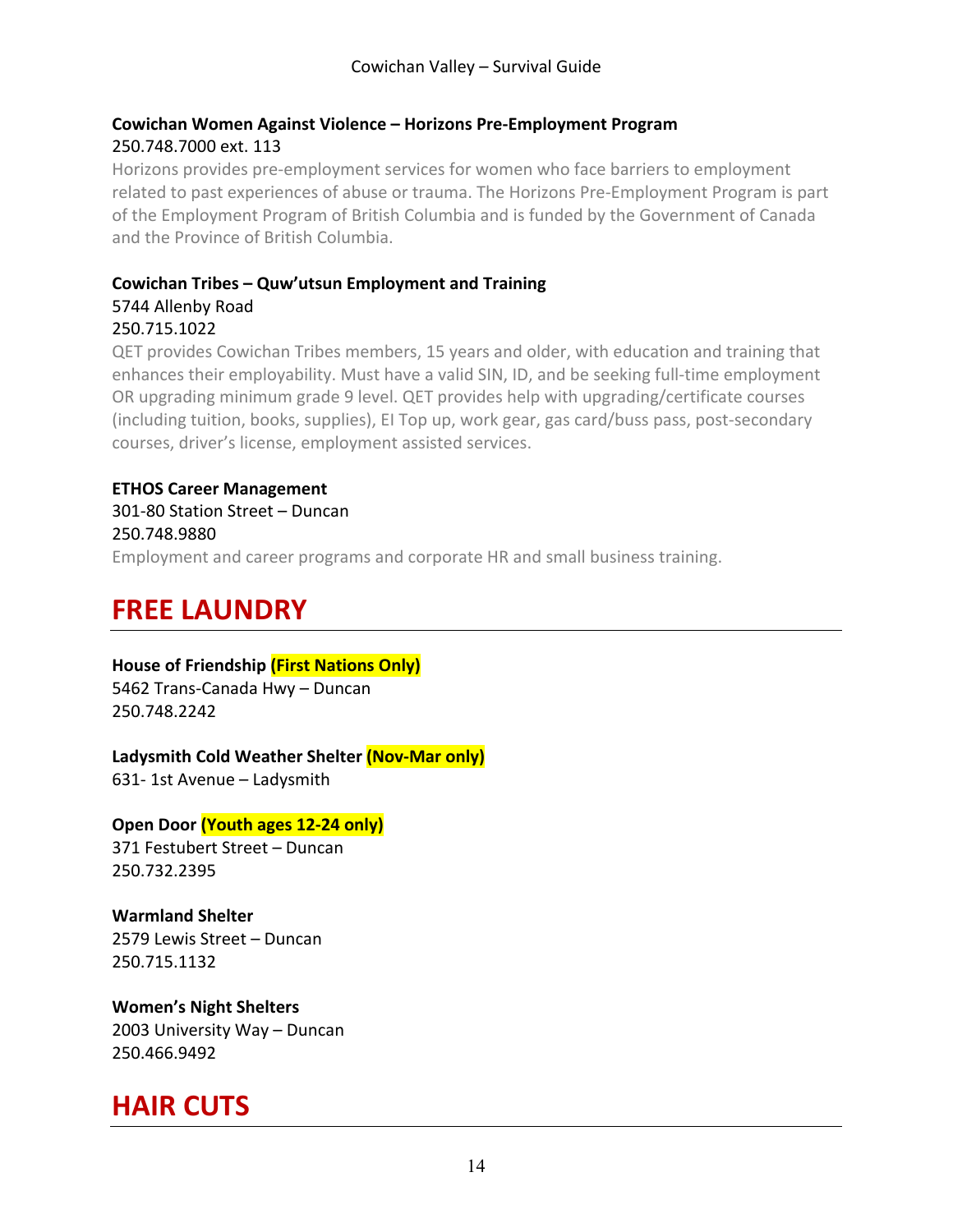**Vancouver Island Hair Dressing Program** 5265 Boal Road - Duncan 250.746.3520 \* Call to make an appointment

### **FREE PHONE**

**Cowichan Lake Community Services** 121 Point Ideal Road - Lake Cowichan

**Cowichan Neighbourhood House** 9806 Willow Street - Chemainus

**Duncan United Church** 246 Ingram Street - Duncan

**LRCA** 630-2 $<sup>nd</sup>$  Avenue – Ladysmith</sup>

**Warmland Shelter** 2579 Lewis Street - Duncan

### **FREE INTERNET**

**LRCA** 630-2 $<sup>nd</sup>$  Avenue – Ladysmith</sup>

#### **Vancouver Island Regional Library**

Library cards are free and allow you to go online at the library. Computers and free Wi-Fi is available at all branches

Cowichan Library - 2687 James Street Chemainus Library - 2592 Legion Street Lake Cowichan Library - 68 Renfrew Road Ladysmith Library - #3-740 First Avenue Mill Bay / Shawnigan Lake Library - #310-2720 Mill Bay Road

**Warmland Shelter** 2579 Lewis Street - Duncan 250.715.1132

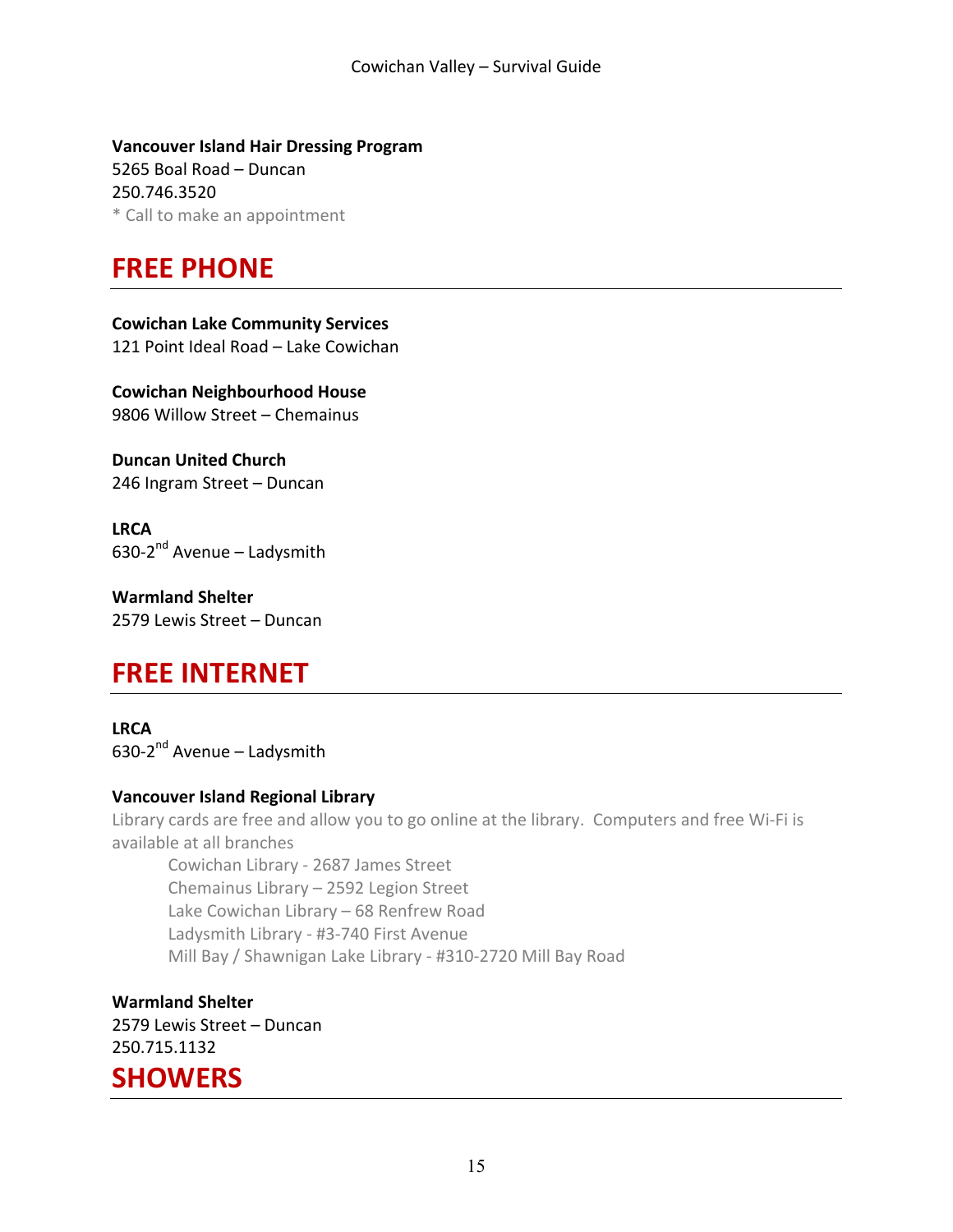**Cowichan Neighbourhood House**

9806 Willow Street - Chemainus 250.246.3203 Wednesday 11am

#### **House of Friendship (First Nations only)**

5462 Trans-Canada Hwy - Duncan 250.748.2242 Monday – Friday 6-9am

**LRCA** 630-2 $<sup>nd</sup>$  Avenue – Ladysmith</sup>

#### **Open Door (Youth ages 12-24 only)**

371 Festubert Street - Duncan 250.732.2395 Tuesdays and Thursdays between 8am-12pm.

**Sobering and Assessment Centre** *(Clients using facility only)* 2579 Lewis Street

**Warmland Shelter** 2579 Lewis Street - Duncan 250.715.1132

**Women's Night Shelters** 2003 University Way - Duncan 250.466.9492

**Cowichan Lake Community Services** 121 Point Ideal Road - Lake Cowichan

### **HEALTH & DENTAL**

**Beverly Medical Clinic** 2763 Beverly Street - Duncan 250.597.3390 Monday – Friday 9am-6pm, Saturday/Sunday 10am-1pm

**Chemainus Health Care Centre** 9909 Esplanade Street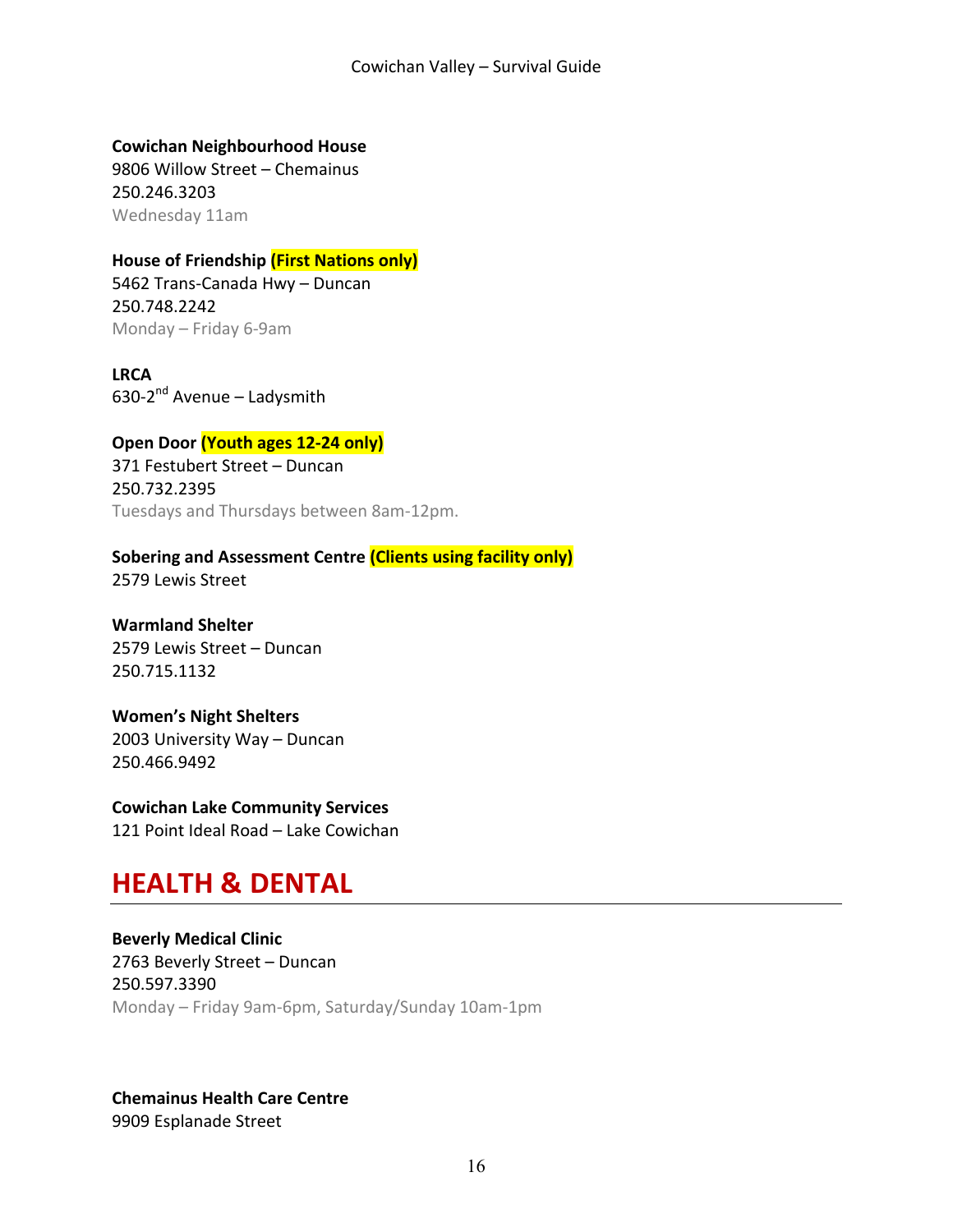250.737.2040  $7:30$ am – 10:30pm 7 days a week

**Chemainus Medical Clinic** 9892 Esplanade Street - Chemainus 250.246.3261 Monday – Friday 8:30am-4:30pm

#### **Cowichan District Hospital**

3045 Gibbins Road – Duncan 250.737.2030 24 hours a day, 7 days a week

#### **Heather Taylor, Nurse Practitioner**

Monday: 2 days a month in Ditidaht Tuesday: 8am-12pm Open Door Youth Clinic @ 371 Festubert 2-6pm 341 Festubert office Wednesday: 8:30am-6pm 341 Festubert Office (Closed 1-2pm) Thursday: 8:30am-6pm 341 Festubert Office (Closed 1-2pm) Friday: 8:30am-12pm 341 Festubert Office 2-6pm Warmland Shelter

#### **Lakeside Medical Clinic**

138 South Shore Road - Lake Cowichan 250.932.9011 \*Call to ask about walk in hours

#### **Phoenix Wellness Clinic**

 $3<sup>rd</sup>$  Floor 5878 York Road – Duncan Call or Text 604.260.7252 Dr. Harris Monday - Thursday 8-11:30 Dr. Lea Monday & Wednesday 1-3pm, Friday 9am-3pm

#### **Primacy Cowichan Way Clinic**

291 Cowichan Way - Duncan (inside Superstore) 250.856.0560 Monday – Thursday 9am-9pm, Friday & Saturday 9am-4pm

#### **South Cowichan Medical Clinic**

Unit A-845 Deloume Road - Mill Bay 250.929.0197 Monday – Friday 9am-5pm (Closed for lunch 12-1pm), Saturday & Holidays 10am-1pm **Ts'ewulhtun Health Centre** (Health & Dental) 5768 Allenby Road - Duncan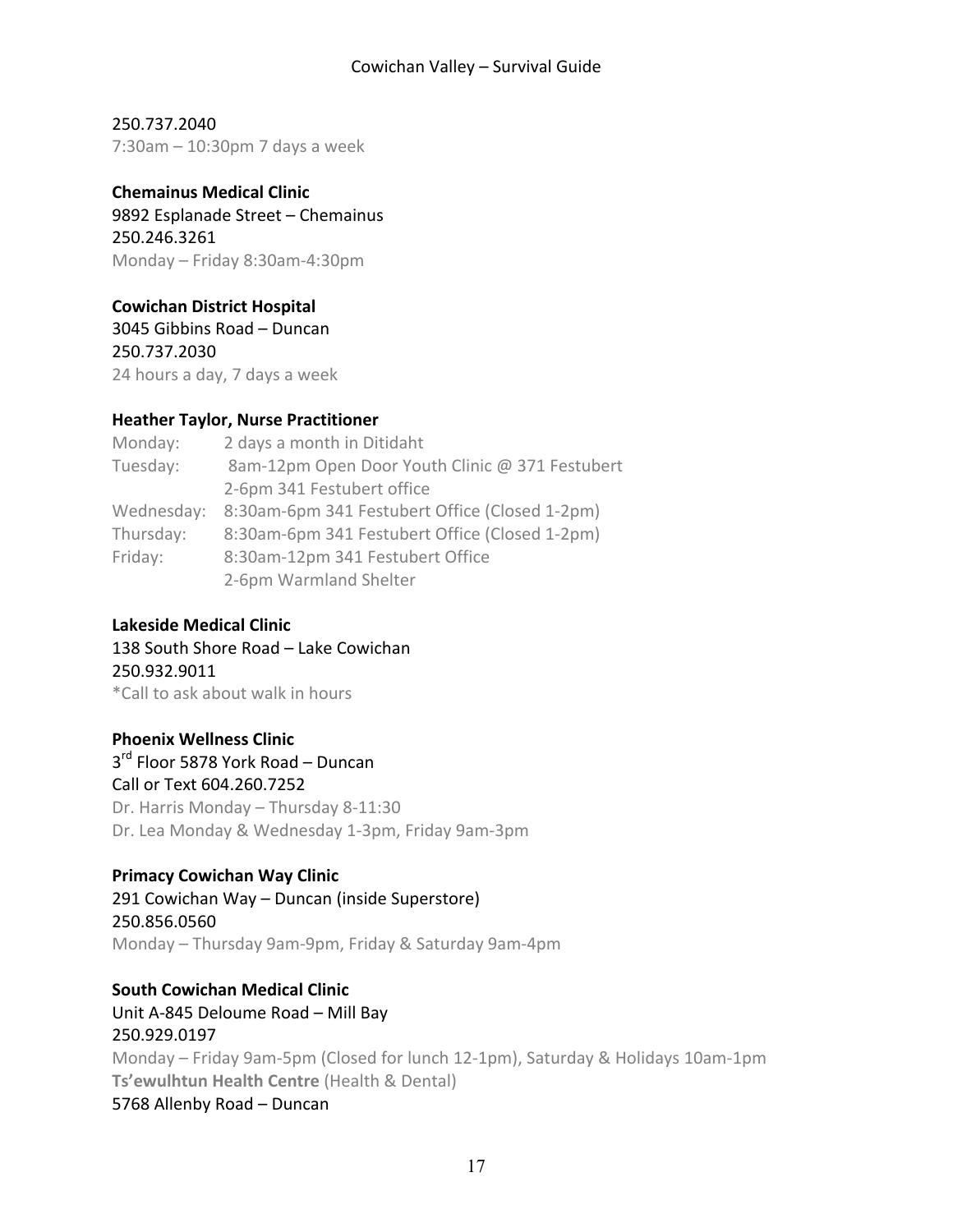250.746.6184 Monday – Friday 8:30am-4:30pm (Closed for lunch 12-1pm)

**Valleyview Centre** 27-1400 Cowichan Bay Road - Cobble Hill 250.743.9395 Monday – Friday 9am-6pm, Saturday 9am-3pm, Sunday 10am-3pm

**PET CARE** 

#### **Cowichan Valley Cat Rescue** 250.743.6500 (leave a message)

#### cowcatrescue@shaw.ca

Low-income spay  $\&$  neuter program runs as long as there is funding. This program is open to those who live within the boundaries of the Cowichan Valley Regional District, including the Municipality of North Cowichan, Malahat, Ladysmith, Lake Cowichan, Youbou, and Honeymoon Bay. 

#### **SPCA Cowichan & District Branch**

7550 Bell McKinnon Road - Duncan 250.746.4646

### **THRIFT STORES**

#### **Chemainus Thrift Shop Health Care Auxiliary**

9867 Maple Street - Chemainus 250.246.2476

**Good Neighbours** 5825 York Road - Duncan

**Hospital Auxiliaries** 79 Station Street - Duncan

#### **Ladysmith Healthcare Thrift Store**

910-1st Avenue  $-$  Ladysmith 250.245.5225

**Missions**  5777 Trans-Canada Hwy - Duncan

#### **New to You Community Thrift Store**

1606 Joan Ave - Crofton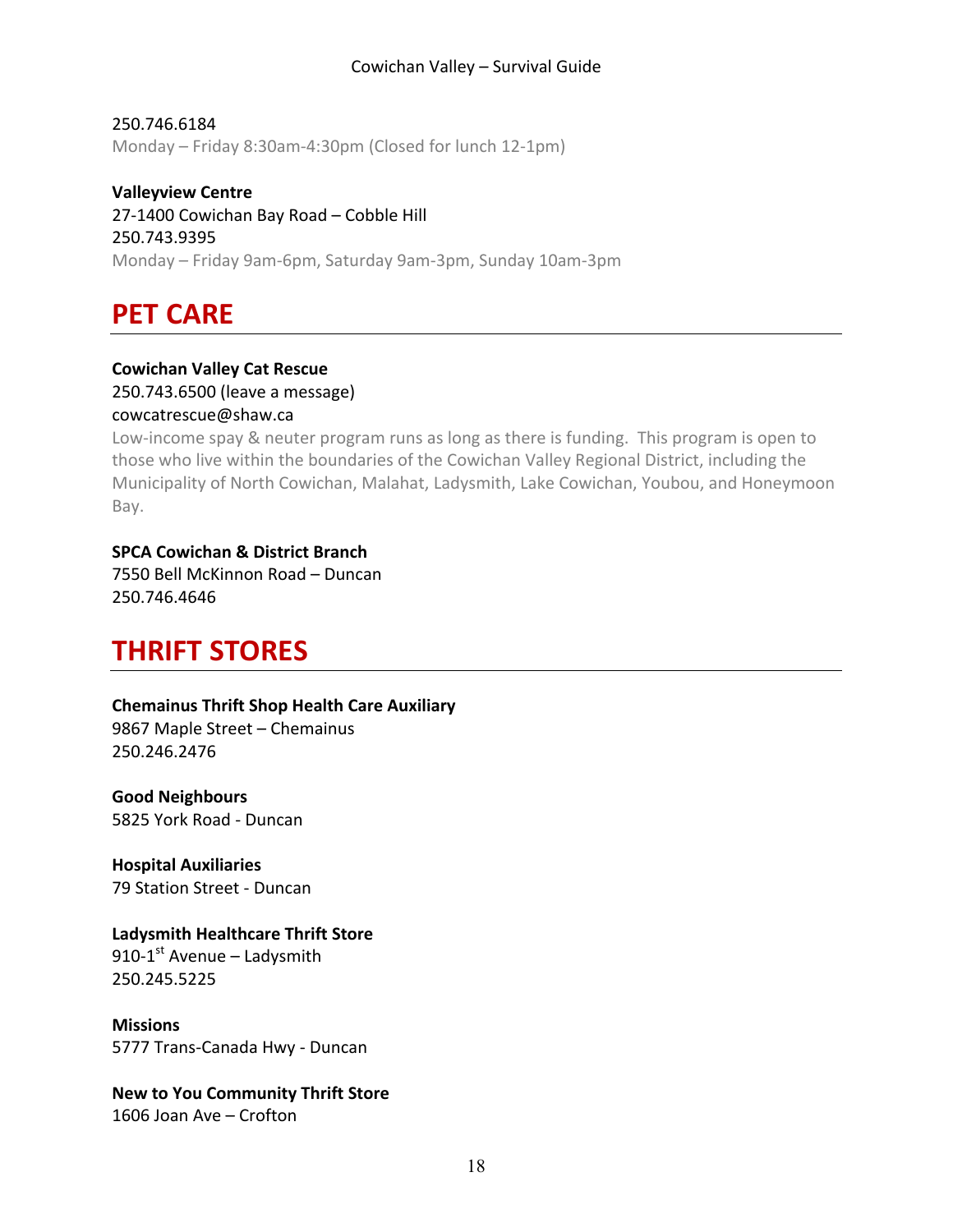250.324.4499

**Salvation Army** 280 Trans Canada Hwy - Duncan

**Sassy Lion** 164 Kenneth Street - Duncan

**Steve's Place** 865 Shawnigan Lake Mill Bay Road - Mill Bay 250.929.6655

**Thrifty Town** 531 Canada Avenue - Duncan

**The Salvation Army Thrift Store** 855 Shawnigan Lake - Mill Bay Road 250.743.2123

# **CLOTHING & HOUSEHOLD ITEMS**

#### **Cowichan Valley Basket Society** 5810 Garden Street - Duncan

250.746.1566

#### **Duncan United Church Thrift Store**

246 Ingram Street - Duncan 250.746.6043 Friday 9am-1:30pm

#### **Providence Farm – Farm Fashions**

1843 Tzouhalem Road - Duncan 250.746.4204 Monday – Friday 9:30am – 12:30pm

**Warmland Shelter** 2579 Lewis Street - Duncan 250.715.1132

**Women's Night Shelters** 2003 University Way - Duncan 250.466.9492

### **SENIORS SERVICES**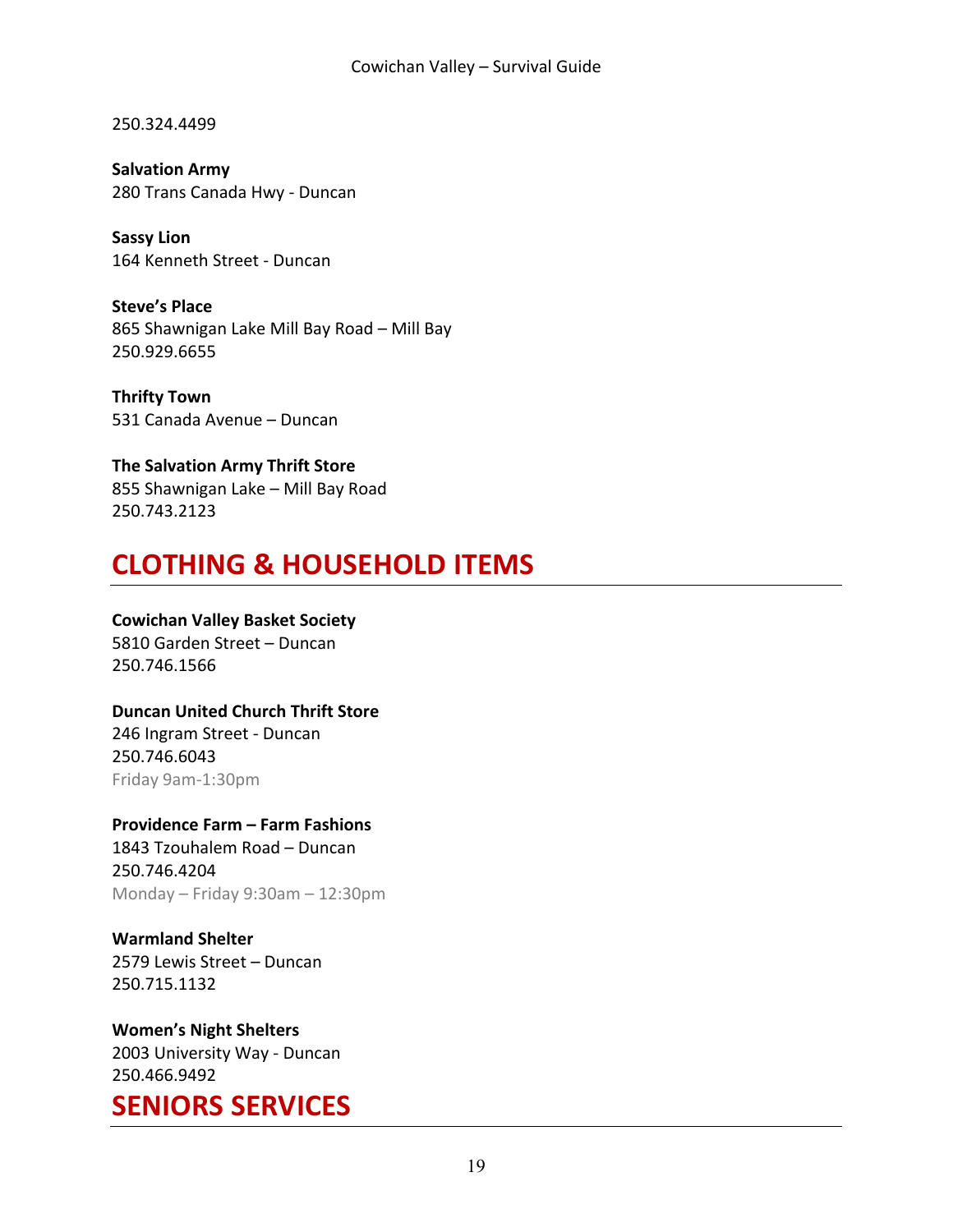#### **Cowichan Independent Living #103-121 First Street, Duncan 250.746.3930**

They provide medical equipment loans, parking place cards, and services (peer support, advocacy, employment help) for those who are living with a disability. Call for an appointment.

### **Cowichan Seniors Community Foundation**

#### **135 Third Street, Duncan**

Included in their services are transportation for seniors to appointments (refer to the section on transportation) and brain fitness classes. They publish a Seniors Resource Guide which is updated every year.

#### **Grandparents Support**

#### 1.877.345.9777

Meet with other grandparents who are raising their children's children for support, information, and resources. To find out about the Cowichan Valley groups, call Sandi at 250.468.9658

#### **Ladysmith Resource Centre Association**

### $630-2^{nd}$  Avenue – Ladysmith

# 250.245.3079

They offer a wide variety of support services to those living in the Ladysmith area. This includes peer counselling, grocery delivery, friendly visitors, income tax assistance, medical transportation, and much more.

#### **Mental Health & Substance Use** 3088 Gibbins Road, Duncan 250.709.3040

The Seniors Outreach Team (Geriatric Specialty Services Mental Health and Substance Use) at the Duncan Mental Health office works with seniors who have concerns about their mental, emotional, and physical well-being. A referral is needed from your doctor.

#### **Volunteer Cowichan, Better at Home Program #1-Kenneth Place, Duncan 250.748.2133**

Helps seniors with simple non-medical tasks not covered by Island Health. This may include light housekeeping, yard work, friendly visitors, shopping, snow removal, minor home repairs, and transportation to appointments. The cost is dependent on income. Volunteer Cowichan also provides registration forms and tickets for HandyDart transportation services.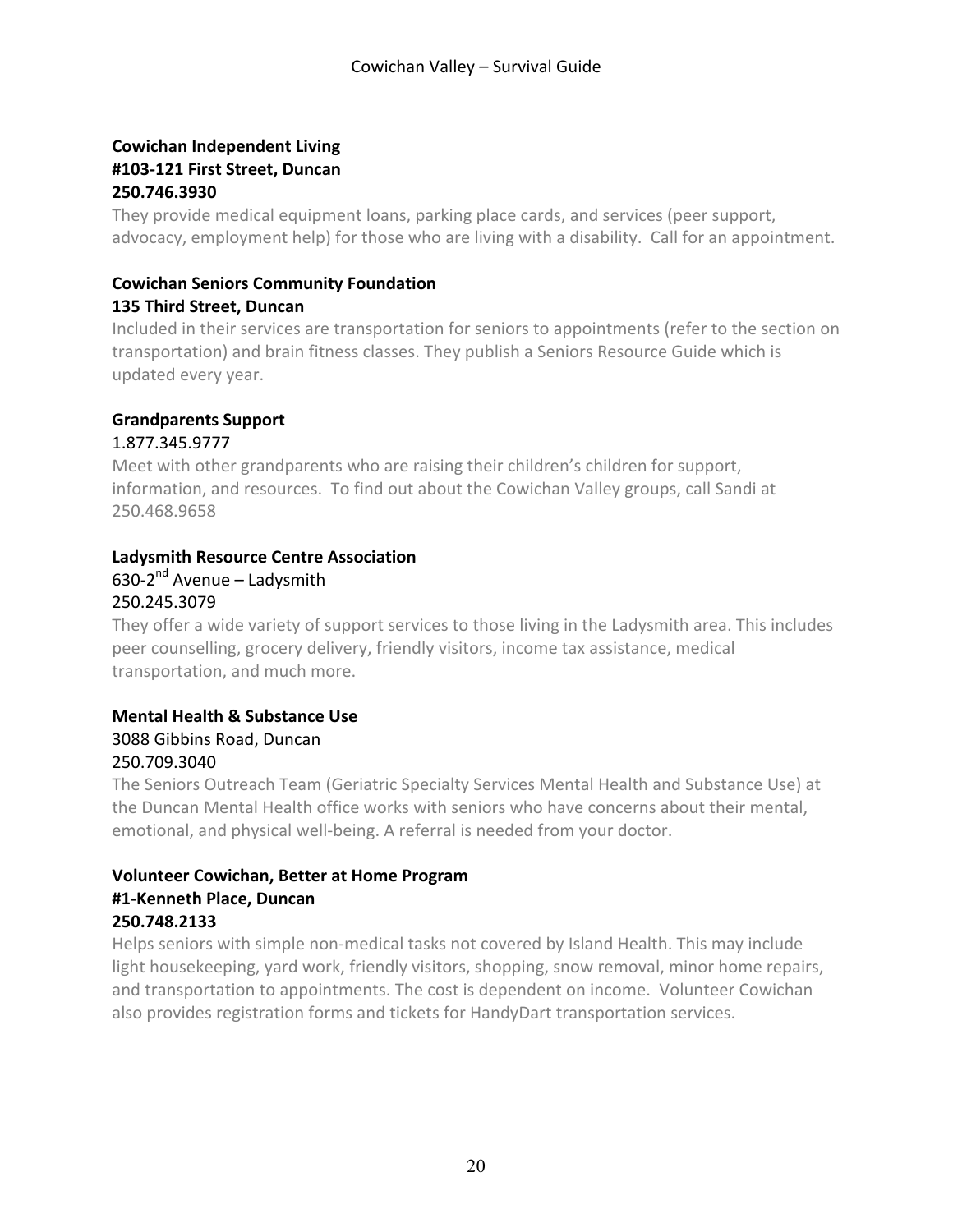### **YOUTH SERVICES**

#### **BeConnected Support Services**

202-321 Festubert Street - Duncan 250.748.3858

People are referred to our services by Community Living British Columbia (CLBC) and the Ministry of Children and Family Development (MCFD).

#### **Canadian Mental Health Association**

371 Festubert Street - Duncan

#### 250.732.2395

Drop-in centre for youth between ages 12-24. Coffee, Muffins, Shower, Laundry, Nurse, Outreach Team. Come say hello and grab a snack. Tuesday and Thursday 8am  $-12$ pm. Call or text 250.732.2395 if you have any questions.

#### **Cowichan Lake Community Service**

121 Point Ideal Road – Lake Cowichan 250.749.6822 Providing counselling and programs to people in Cowichan Lake

#### **Cowichan Neighbourhood House**

#### 9806 Willow Street - Chemainus 250.246.3203

The Cowichan Neighbourhood House is a volunteer run community centre, providing free educational and recreational activities for families, youth, and individuals, as well as daily food and resources to those in need, including the homeless. All services and activities are provided free of charge, including workshops

#### **Cowichan Tribes Youth Centre** 5526 River Road - Duncan

#### 250.746.0607

The Cowichan Tribes Youth Centre provides Youth with a safe and positive environment to hang out, have fun and learn. Youth are able to participate in community even planning, join Youth groups, study and interact with other youth.

Hours: Tues/Wed/Thurs 3-9pm Fri 3-8pm (Cook Night) Sat 3-11pm (Gym Night 8-11pm)

Rides for youth to and from the youth centre are available on Wednesdays 4:00 - 8:00 pm Saturdays 7:00 - 11:00 pm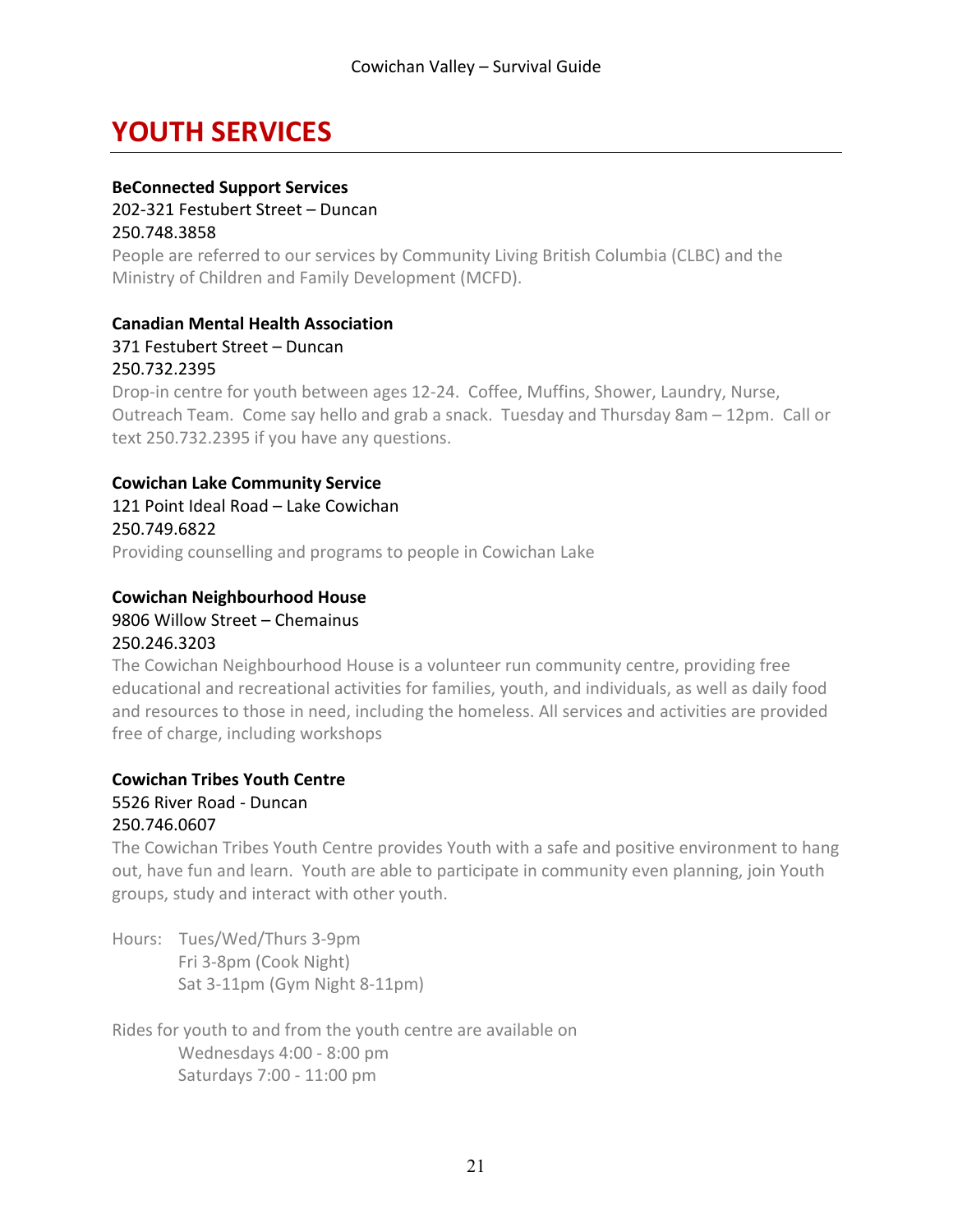#### **Cowichan Valley Youth Services** 554 Trunk Road 250.748.0232

Provides free counselling and various outreach and support services for youth age 13-19 and their families in the Cowichan Valley.

#### **Discovery Youth & Family Substance User Services**

#### 371 Festubert Street 250.737.2029

Offers free community-based counselling services and access to residential care and treatment for youth ages 13-19.

#### **House of Friendship**

5462 Trans-Canada Hwy - Duncan

#### 250.748.2242

Promoting wellness and unity addressing needs and aspirations of Aboriginal people by providing holistic programs and services.

#### **Ladysmith Resource Centre Association – Youth Program**

#### 630-2 $<sup>nd</sup>$  Avenue – Ladysmith</sup> 250.245.3079

This program operates on an outreach basis for youth between ages 13-18 who may be experiencing problems at home, in school, or are experiencing conflict in their lives.

#### **Margaret Moss Health Unit**

#### 675 Canada Ave – Duncan 250.709.3050

Island Health Youth Clinic: provide confidential services to clients under 25 years of age that include education, counselling, resources and referrals for: low cost birth control, emergency contraception (Plan B), STI testing and treatment, pregnancy testing and counselling. sexual decision-making and relationships, immunizations.

#### **NARSF Programs Ltd.**

### 1A-170 Wallace Street - Nanaimo

#### Youth Withdrawal & Stabilization Program

Transitions is designed to help youth and their families with problematic drug and alcohol use achieve their goal of abstinence or reduction of harmful consequences of substance abuse. The program is voluntary, and offers non-medical support to youth between the ages of 12 -19 years in a private, safe, chemical-free and supportive care home setting.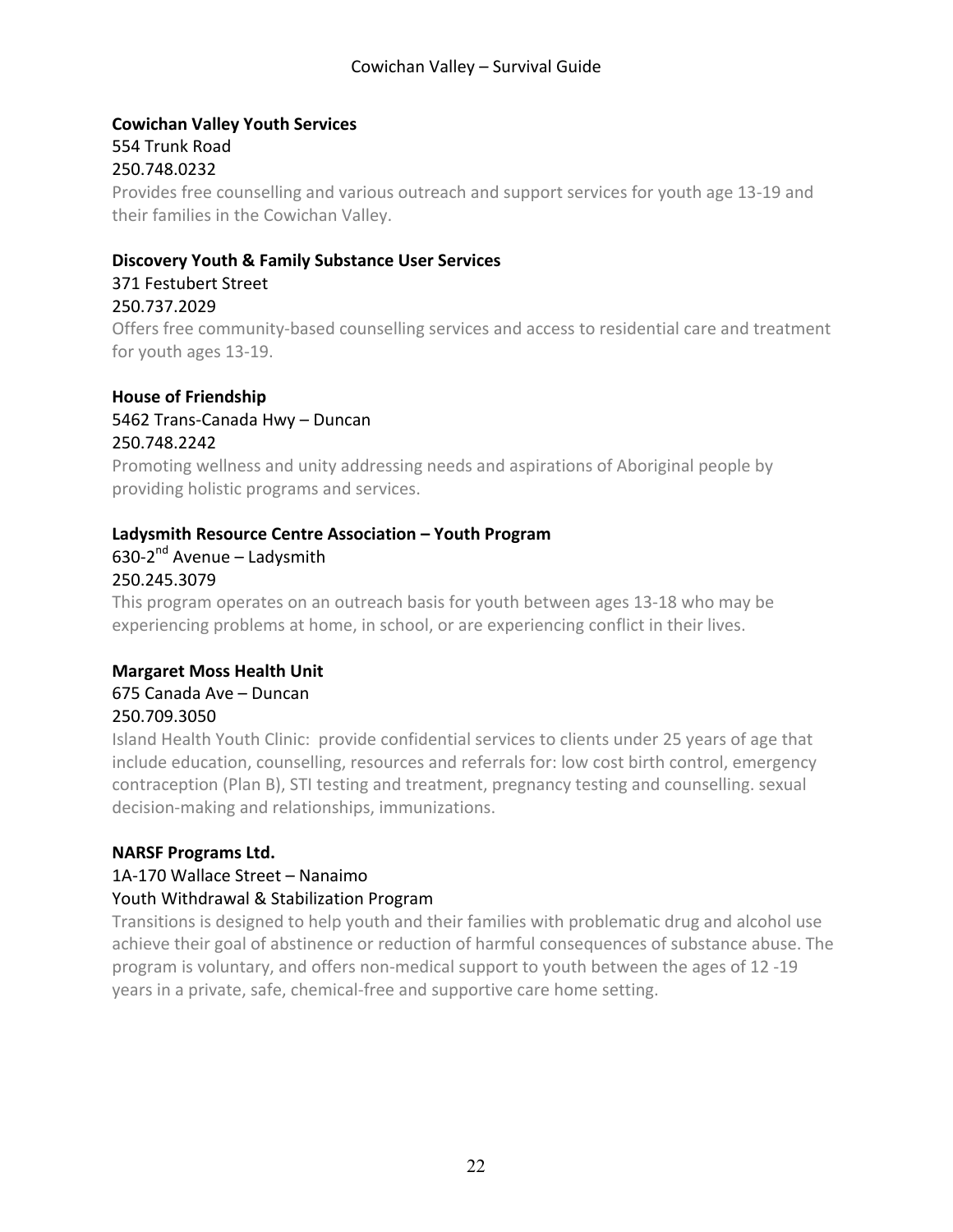### **COUNSELLING & SUPPORT**

**Canadian Mental Health Society**

371 Festubert Street - Duncan 250.746.5521

**Cowichan Lake Community Services** 121 Point Ideal Road - Lake Cowichan 250.749.6822

**Cowichan Women Against Violence** 246 Evans Street - Duncan 250.748.7000

**Cowichan Valley Youth Services** 554 Trunk Road – Duncan 250.748.0232

**Discovery Youth & Family Substance User Services – Island Health** 250.519.5313 - South Island 250.739.5790 - Central/North Island

#### **House of Friendship**

5462 Trans-Canada Hwy - Duncan 250.748.2242

#### **Kwun'atsustul Counselling Services**

200 Cowichan Way - Duncan 778..422.3122

#### **Ladysmith Resource Centre Association**

630-2 $<sup>nd</sup>$  Avenue – Ladysmith</sup> 250.245.3079

# **LEGAL SUPPORT**

**Aboriginal Community Legal Worker-Legal Services** 200 Cowichan Way - Duncan 250.748.1160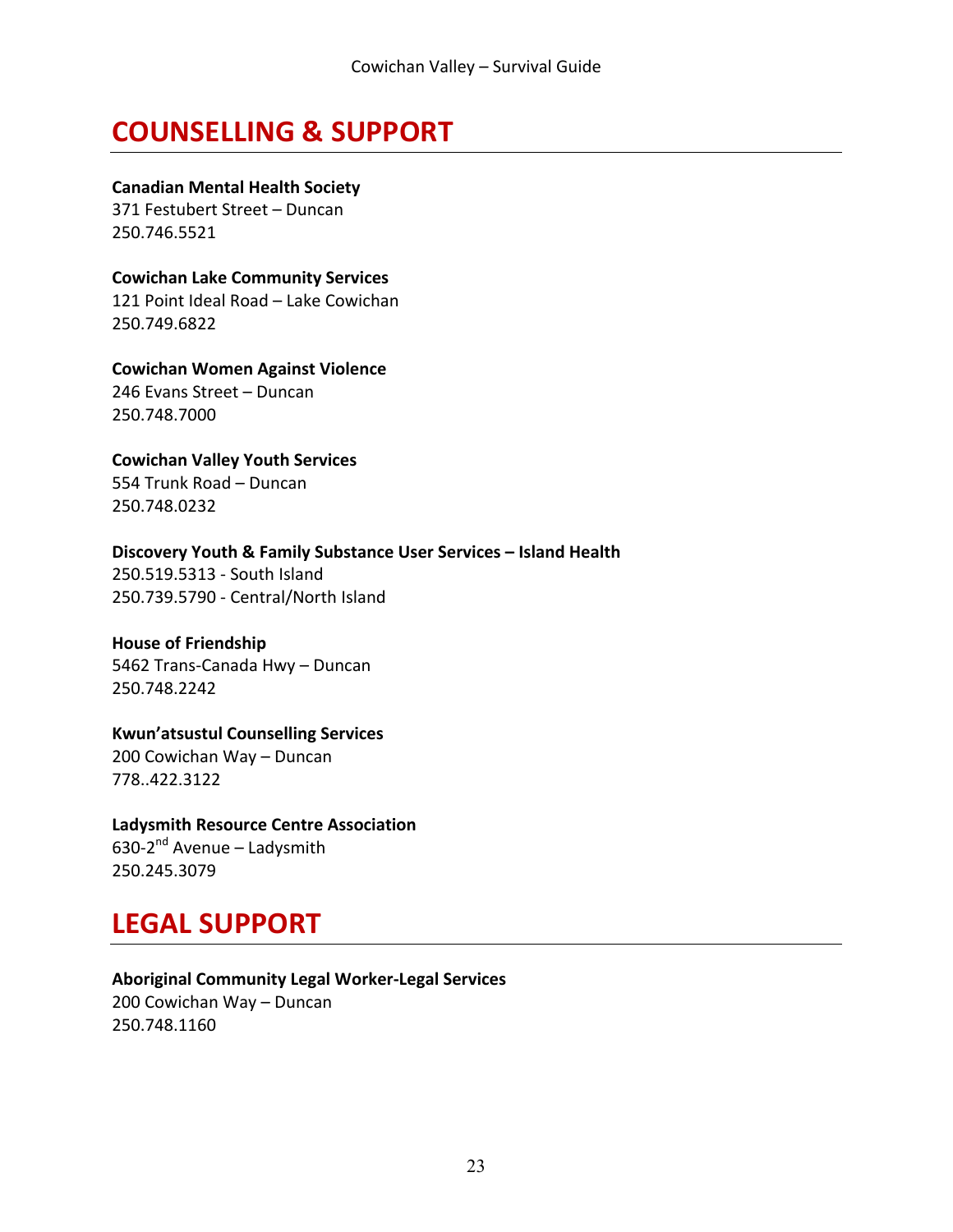#### **Cowichan Valley Regional RCMP Victim Services**

#### 250.746.2161

Monday – Friday 8:30am-4:30pm. Free and confidential services to victims and witnesses of crime and traumatic events. Their goal is to empower victims and their families throughout their participation in the criminal justice system. (North Cowichan, Duncan, Lake Cowichan, and Shawnigan Lake RCMP detachment areas)

**Family Justice Centre** 5785 Duncan Street - Duncan 250.741.5447 Provides free legal service on family related matters. Make an appointment by calling.

Legal Aid 238 Government Street - Duncan 250.753.4396 Tues/Wed/Thurs 9-11:30am & 1-3:30pm

**Lake Cowichan First Nation** 313b Deer Road – Lake Cowichan Call Nanaimo legal aid office for outreach hours (250.753.4396)

**Pivot Legal Society** 121 Heatley Avenue - Vancouver 604.255.9700

Works in partnership with communities affected by poverty and social exclusion to identify priorities and develop solutions to complex human rights issues. Our work is focused in four policy areas: police accountability, health and drug policy, homelessness, and sex worker's rights.

# **MEDICAL EQUIPMENT LOANS**

**Cowichan Independent Living** 103-121 First Street - Duncan 250.746.3930

**The Canadian Red Cross** #2-5855 York Road, Duncan 250.748.2111 Monday to Thursday 10am-2pm

121 Point Ideal, Lake Cowichan 250.749.6822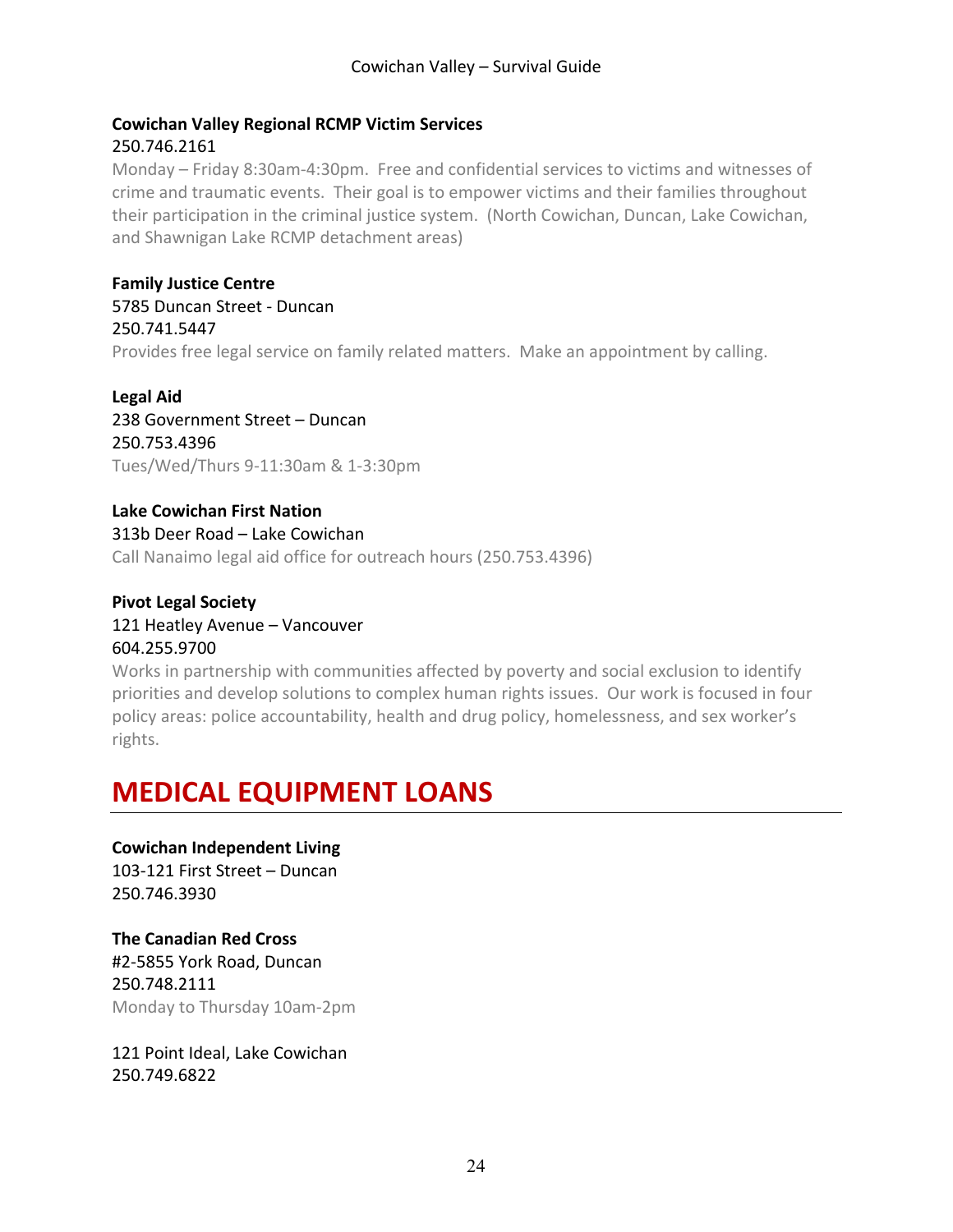1111 Forth Street 250.245.9791 Call for an appointment

### **INCOME TAX HELP**

#### **Cowichan Independent Living**

103-121 First Street - Duncan 250.746.3930 Monday – Friday 9am-4pm

**Cowichan Neighbourhood House** 9806 Willow Street - Chemainus 250.246.3203

**Duncan United Church** 246 Ingram Street - Duncan 250.746.5577 Monday – Friday 9am-12pm

**LRCA** 630-2 $^{nd}$  Avenue – Ladysmith

**Salvation Army Family Services** 280 Trans-Canada Highway - Duncan 250.746.8669

**Warmland Shelter** 2579 Lewis Street - Duncan 250.715.1132

# **ID REPLACEMENT**

**Service Canada** 211 Jubilee Street - Duncan Monday – Friday 8:30am – 4pm (closed from  $11:30$ am-12:30pm and holidays)

# **SOCIAL ASSISTANCE & DISABILITY ASSISTANCE**

**Ministry of Social Development and Poverty Reduction** 205 Boundary Street - Duncan Monday – Friday 9am-4pm